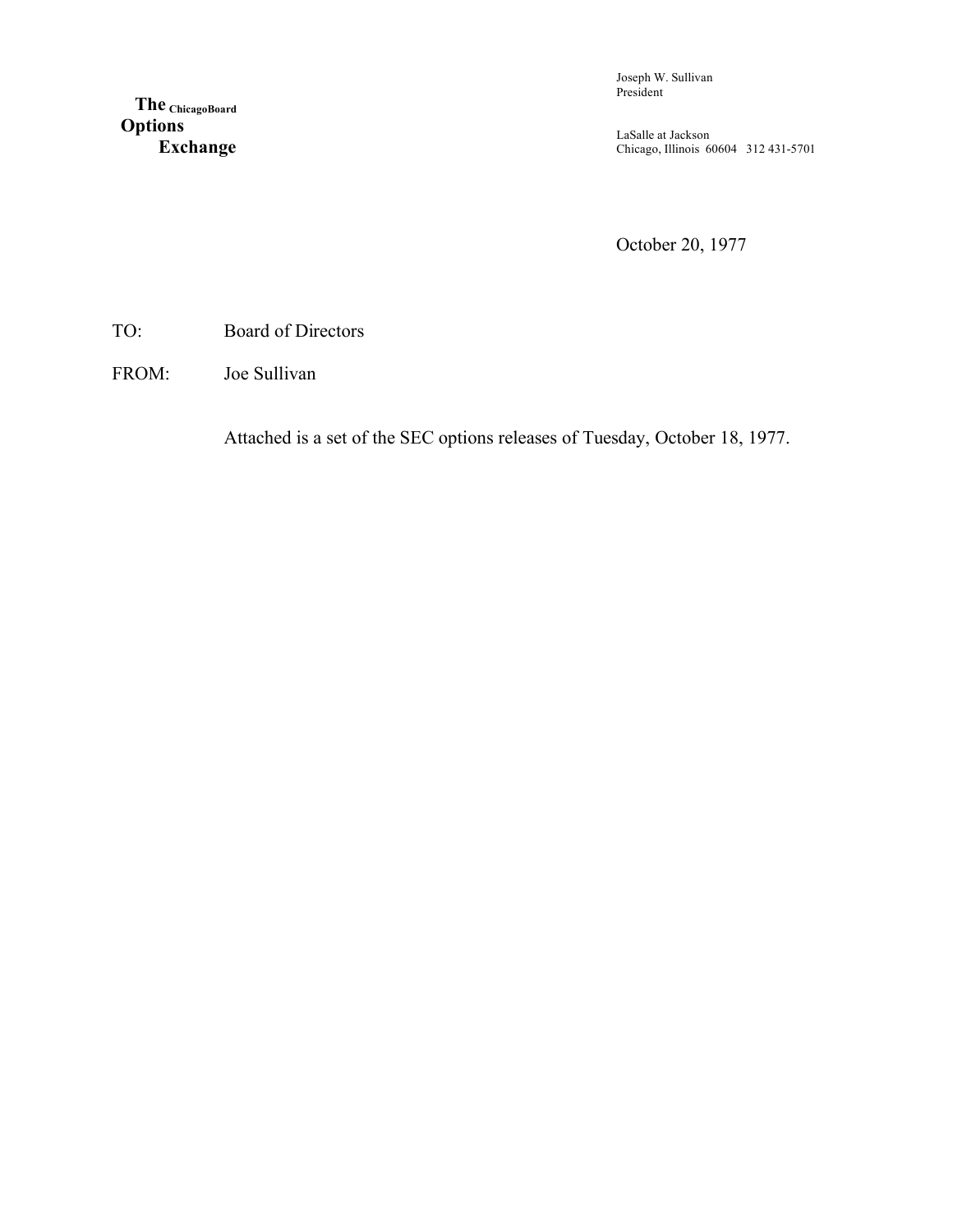# UNITED STATES OF AMERICA before the SECURITIES AND EXCHANGE COMMISSION

# SECURITIES EXCHANGE ACT OF 1934 Release No. 14057/October 17, 1977

In the Matter of

American Stock Exchange, Inc. 86 Trinity Place New York, New York 10006

Chicago Board Options Exchange, Incorporated LaSalle at Jackson Chicago, Illinois 60604

Midwest Stock Exchange, Incorporated 120 South LaSalle Street Chicago, Illinois 60603

National Association of Securities Dealers, Inc. 1735 K Street, N.W. Washington, D.C. 20006

New York Stock Exchange, Inc. 11 Wall Street New York, New York 10005

Pacific Stock Exchange Incorporated 301 Pine Street San Francisco, California 94104

Philadelphia Stock Exchange, Inc. 17th Street & Stock Exchange Place Philadelphia, Pennsylvania 19103

| File Nos. | SR-Amex-76-12        | SR-MSE-77-28         |
|-----------|----------------------|----------------------|
|           | SR-Amex-76-23        | SR-NASD-77-2         |
|           | SR-Amex-77-8         | <b>SR-NYSE-77-17</b> |
|           | SR-Amex-77-9         | SR-NYSE-77-21        |
|           | <b>SR-CBOE-76-16</b> | <b>SR-PHLX-76-18</b> |
|           | <b>SR-CBOE-76-27</b> | $SR$ -PHLX-77-5      |
|           | <b>SR-CBOE-77-5</b>  | $SR-PHLX-77-6$       |
|           | <b>SR-CBOE-77-14</b> | SR-PSE-76-17         |
|           | <b>SR-CBOE-77-15</b> | SR-PSE-76-40         |
|           |                      |                      |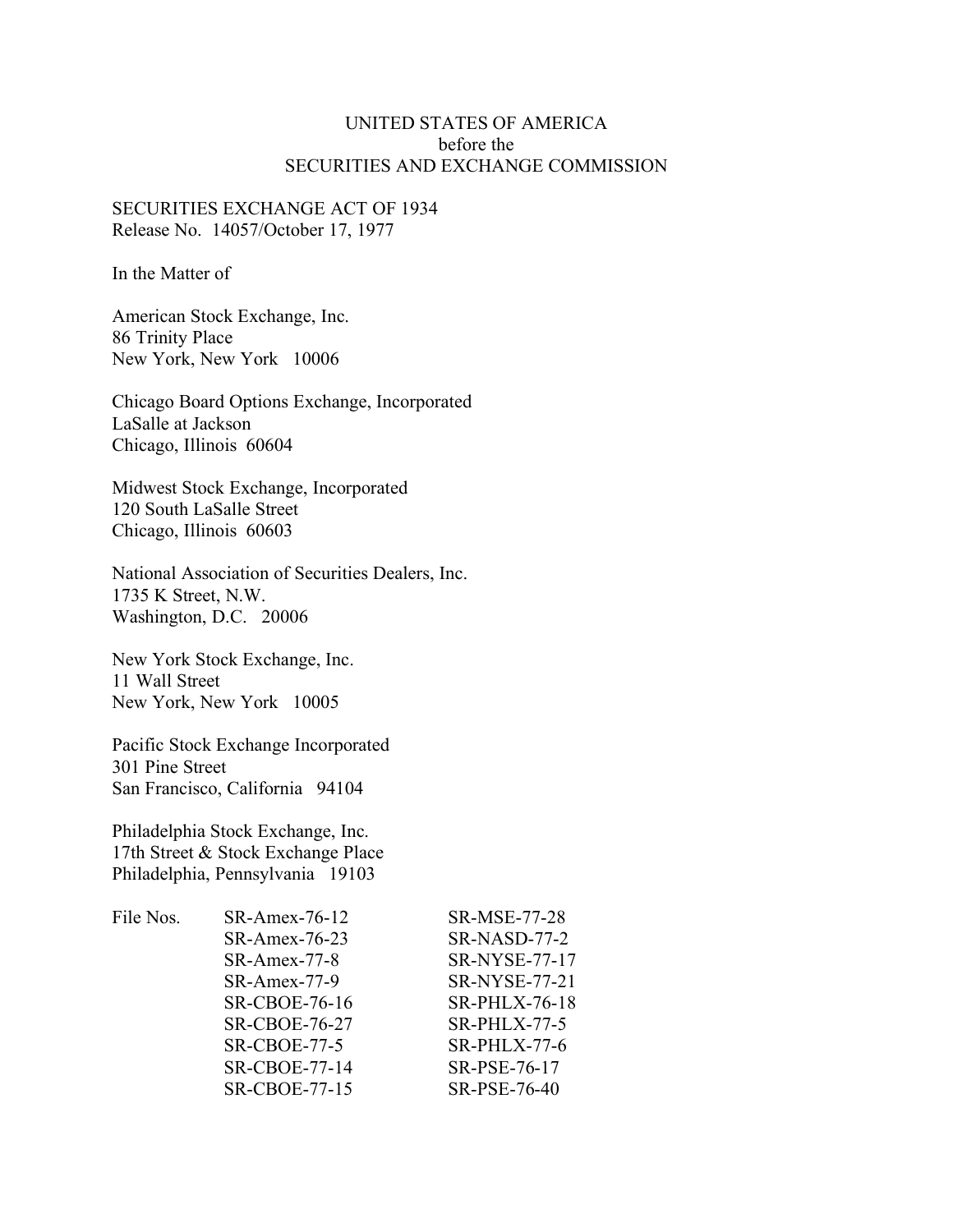| SR-CBOE-77-16      | SR-PSE-77-9         |
|--------------------|---------------------|
| <b>SR-MSE-77-2</b> | SR-PSE-77-13        |
| <b>SR-MSE-77-4</b> | SR-PSE-77-15        |
| <b>SR-MSE-77-6</b> | <b>SR-PSE-77-17</b> |

# ORDER INSTITUTING CONSOLIDATED PROCEEDINGS TO DETERMINE WHETHER THE FOREGOING PROPOSED RULE CHANGES SHOULD BE DISAPPROVED

The self-regulatory organizations listed above have each filed with the Commission, pursuant to Section 19(b) (1) of the Securities Exchange Act of 1934 (the "Act"), 15 U.S.C. 78(a)(b)(1), and Rule 19b-4 thereunder, 17 CFR 240.19b-4, rule or rule change proposals which would expand existing programs for trading standardized options or initiate new programs for such trading (the "Expansion Proposals"). Notice of each proposal, together with the respective terms of substance thereof, was given by the publication of a Commission release and by publication in the Federal Register as follows:

To expand the number of call option classes which may be listed on the American Stock Exchange, Inc. ("Amex") from 80 to 100 classes, SR-Amex-76-12, Securities Exchange Act ("SEA") Release No. 12334; April 12, 1976, 41 FR 16523, April 19, 1976;

To permit the trading on Amex of options on underlying securities that are solely traded in the over-the-counter market, SR-Amex-76-28, SEA Release No. 13095, December 22, 1976, 42 FR 2146, January 10, 1976;

To permit trading on Amex of options on Government guaranteed debt securities, SR-Amex-77-8, SEA Release No. 13559, June 20, 1977, 42 FR 2734, May 27, 1977;

To permit the Amex to institute strike price intervals of 5 points for option series on underlying stocks priced up to \$100, and 10 point intervals for option series on stocks above \$100, SR-Amex-77-9, SEA Release No. 13518, May 6, 1977, 42 FR 24779, May 16, 1977;

To permit the trading on the Chicago Board Options Exchange, Incorporated ("CBOE") of options on underlying securities that are solely traded in the over-the-counter market, SR-CBOE-76-16, SEA Release No. 12703, August 12, 1976, 41 FR 35884, August 23, 1976;

To expand the number of call option classes which may be listed on the CBOE from 100 to 125 classes, SR-CBOE-76-27, SEA Release No. 13160, January 13, 1977, 42 FR 3911, January 21, 1977.

To permit the CBOE to institute strike price intervals of 5 points for option series on underlying stocks priced up to \$80, and 10 point intervals for option series on stocks above \$80, SR-CBOE-77-5, SEA Release No. 13429, April 4, 1977, 42 FR 19194, April 12, 1977;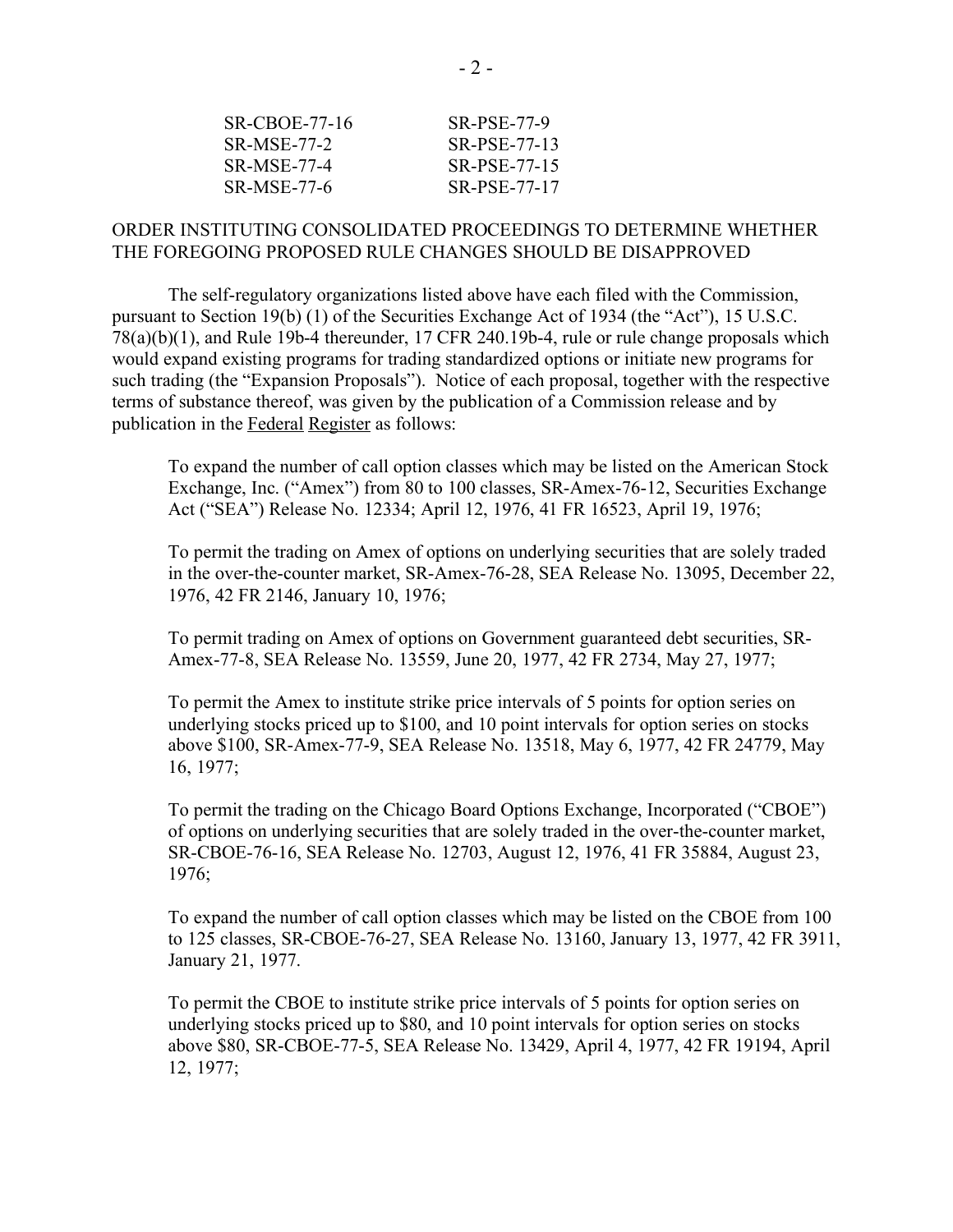To trade equity securities on the CBOE floor, SR-CBOE-77-14, SEA Release No. 13672, June 24, 1977, 42 FR 33825, July 1, 1977;

To permit the trading on CBOE of options on Government guaranteed debt securities, SR-CBOE-77-15, SEA Release No. 13698, June 29, 1977, 42 FR 35236, July 8, 1977;

To provide increased position limits for CBOE member options positions which are offset by related positions on the opposite side of the market, SR-CBOE-77-16, SEA Release No. 13883, July 25, 1977, 42 FR 38949, August 1, 1977;

To permit the Midwest Stock Exchange, Incorporated ("MSE") to institute strike price intervals of 2 1/2 points for option series on underlying stocks priced up to \$25 and 5 point intervals for option series on stocks between \$25 and \$100, SR-MSE-77-2, SEA Release No. 13369, March 14, 1977, 42 FR 16005, March 24, 1977;

To permit the trading on MSE of options on underlying securities that are solely traded in the over-the-counter market, SR-MSE-77-4, SEA Release No. 13406, March 25, 1977, 42 FR 19200, April 12, 1977;

To expand the number of call option classes that may be listed on the MSE from 20 to 40 classes, SR-MSE-77-6, SEA Release No. 13431, April 5, 1977, 42 FR 19202, April 12, 1977;

To allow MSE option and equity members to hold simultaneous market maker appointments in both an option and its underlying stock, SR-MSE-77-28, SEA Release No. 13707, June 30, 1977, 42 FR 35718, July 11, 1977;

To permit the National Association of Securities Dealers, Inc. to display standardized options quotations on the NASDAQ system under a pilot program, SR-NASD-77-2, SEA Release No. 13230, February 1, 1977, 42 FR 8244, February 9, 1977;

To permit the trading of standardized options on the New York Stock Exchange, Inc. ("NYSE") under a pilot program, SR-NYSE-77-17, SEA Release No. 13674, June 24, 1977, 42 FR 33829, July 1, 1977;

To enable the NYSE to offer for sale options market maker annual memberships, SR-NYSE-77-21, SEA Release No. 13882, August 22, 1977, 42 FR 44052, September 1, 1977;

To increase the number of call option classes which may be listed on the Philadelphia Stock Exchange, Inc. ("PHLX") from 40 to 70 classes, SR-PHLX-76-18, SEA Release No. 13071, December 14, 1976, 41 FR 55758, December 22, 1976;

To permit PHLX to institute strike price intervals of 5 points for option series on underlying stocks priced below \$100, and 10 point intervals for option series on stocks at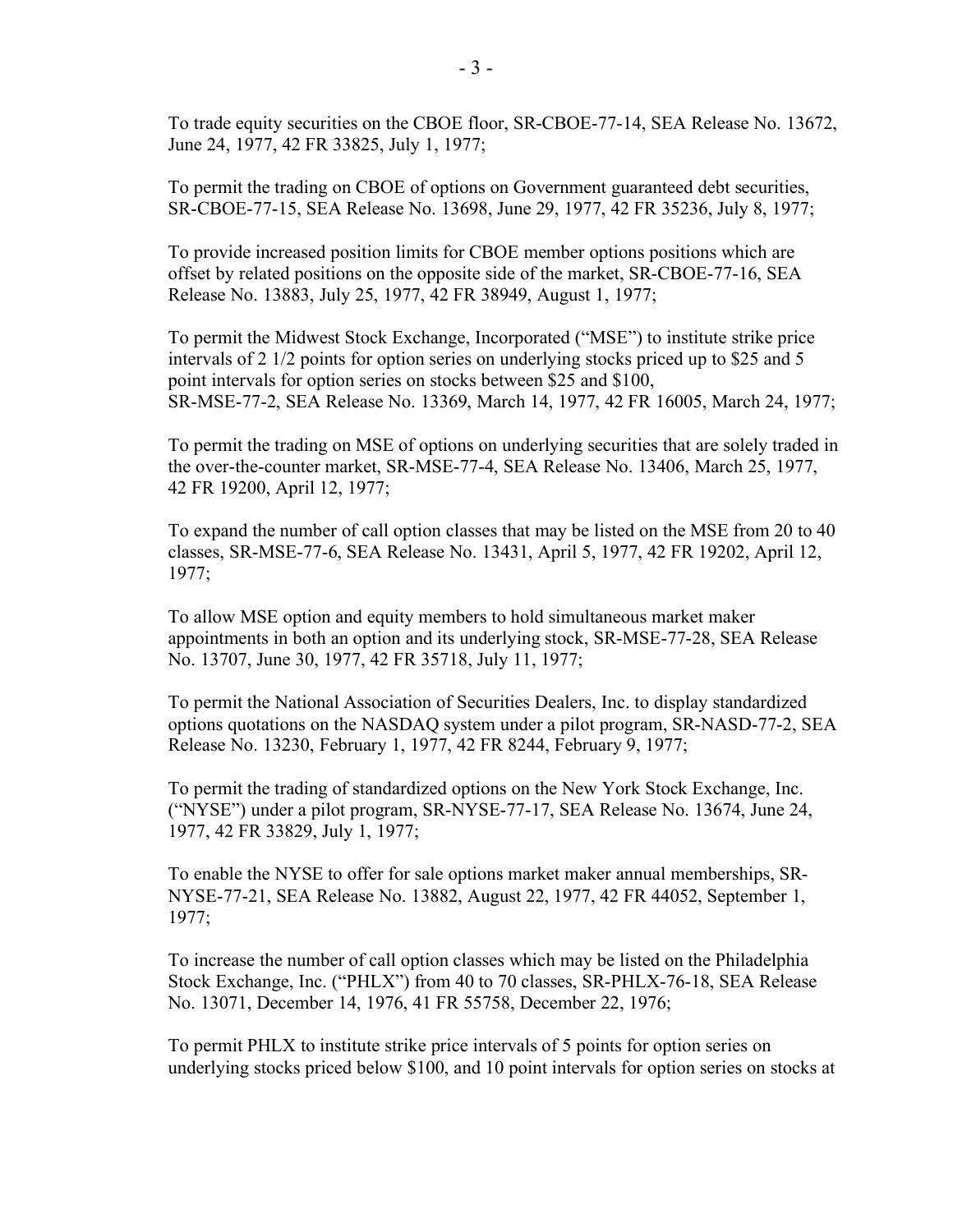or above \$100, SR-PHLX-77-5, SEA Release No. 13517, May 6, 1977, 42 FR 24790, May 16, 1977;

To eliminate the requirement that a wall or physical barrier separate option and stock trading activities on the PHLX, SR-PHLX-77-6, SEA Release No. 13689, June 28, 1977, 42 FR 34561, July 6, 1977;

To permit the trading on the Pacific Stock Exchange Incorporated ("PSE") of options on underlying securities that are solely traded in the over-the-counter market, SR-PSE-76- 17, SEA Release No. 12539, June 11, 1976, 41 FR 24787, June 18, 1976;

To expand the number of call option classes which may be listed on the PSE from 30 to 50 classes, SR-PSE-76-40, SEA Release No. 13161, January 13, 1977, 42 FR 3914, January 21, 1977;

To permit the PSE to institute strike price intervals of 2 1/2 points for option series on underlying stocks priced below \$25, 5 point intervals for option series on stocks between \$25 and \$60, and 10 point intervals for option series on stocks above \$80, SR-PSE-77-9, SEA Release No. 13485, April 28, 1977, 42 FR 23901, May 11, 1977;

To eliminate the requirement that a wall or physical barrier separate option and stock trading activities on the PSE, SR-PSE-77-13, SEA Release No. 13567, May 23, 1977, 42 FR 28178, June 2, 1977;

To expand the number of call option classes which may be listed on the PSE to 80 classes, SR-PSE-77-15, SEA Release No. 13795, July 22, 1977, 42 FR 38952, August 1, 1977;

To allow PSE members to hold simultaneous market maker appointments in both an option and its underlying stock, SR-PSE-77-17, SEA Release No. 13725, July 7, 1977, 42 FR 37083, July 19, 1977.

#### GROUNDS FOR DISAPPROVAL UNDER CONSIDERATION

The Expansion Proposals of the respective self-regulatory organizations listed above have one feature in common. Each appears to provide for an expansion of options trading activities in the trading market for which those respective organizations have self-regulatory responsibility, either by providing for the expansion of an existing program for the trading of standardized options or by initiating a new program for the trading of such options. Under Section 19(b)(2) of the Act, the Commission may approve a proposed rule change of a self-regulatory organization only if it finds that such proposed rule change is consistent with the requirements of the Act and applicable rules and regulations thereunder; the Commission is required to disapprove a proposed rule change if it does not make that finding.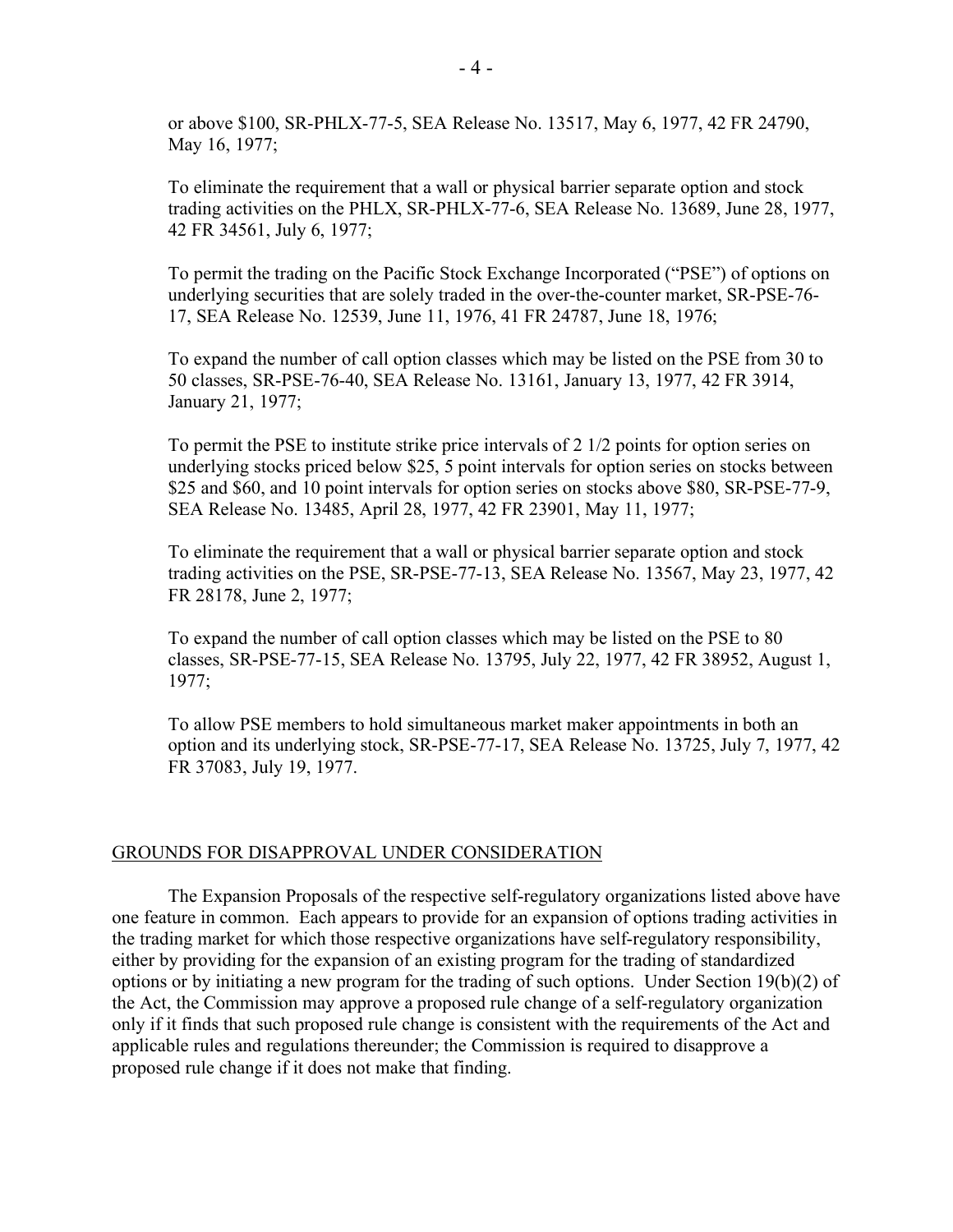The Commission, for reasons set forth in Securities Exchange Act Release No. 14056 (October 17, 1977) (the "Release") has determined that it is necessary to initiate an investigation and study pursuant to Sections 2, 3, 6, 9(b), 10(b), 11A, 15(c), 15A, 19(b), 19(c), 19(g), 19(h), 21(a) and 23 of the Act to evaluate, among other things, (i) whether the several self-regulatory organizations' regulatory and surveillance programs are adequate to prevent fraudulent, deceptive and manipulative acts, practices, devices and contrivances, to maintain fair and orderly markets in options and in their underlying securities, to protect investors and to enforce the Act, rules adopted thereunder and the rules of such self-regulatory organizations; (ii) whether those self-regulatory programs have adequately kept pace with the dramatic expansion of standardized options trading, or are capable of absorbing the additional burdens that might be occasioned by further expansion of such trading; (iii) whether there are adequate criteria for evaluating, among other things, whether particular options expiration cycles, exercise price intervals and other standardized terms are consistent with the purposes of the Act; and (iv) whether the rapid expansion of standardized options trading has been, and whether expansions such as those contemplated by the Expansion Proposals are, consistent with the public interest in ensuring that securities trading does not adversely affect the financing of trade, industry and transportation in interstate commerce and in perfecting the mechanisms of a national market system for securities.

The Proposals raise, in an ad hoc, piecemeal fashion, concerns that are the subject of the Commission's investigation and study. As an administrative and regulatory matter, fragmented, case-by-case consideration of these important issues appears unsound, and potentially damaging to investor protection and the public interest. In addition, it appears to the Commission that, in order to approve any of the Expansion Proposals, the Commission would have to answer many of the same questions that are the subject of the options investigation and study it has authorized and announced in the Release. Thus, it appears that, until the study and investigation are completed, the Commission may not be able to make the required findings for approval of the Expansion Proposals. For these very reasons, in order to preserve the status quo pending a resolution of the Commission's investigation and study, the Commission has today proposed for adoption in the Release, Rule 9b-1(T) under the Act. That rule would make it unlawful to expand any existing program for the trading of standardized options, or for any exchange or association to initiate any new programs for the trading of such options.

Each of the self-regulatory organizations bears a burden under Section 19(b) of the Act to demonstrate that each of its proposed rule changes is consistent with the requirements of the Act and the rules and regulations thereunder. But, in light of the nature and complexity of the questions that have been raised, the self-regulatory organizations have not yet sustained (and may not at this time be able to sustain) their statutory burden with respect to the Expansion Proposals. Accordingly, for the reasons set forth above and in the Release, the Commission has determined to give notice at this time that the pending Expansion Proposals are the subject of disapproval proceedings. In particular, in view of the considerations described above, the following specific grounds for disapproval of the Expansion Proposals are now under consideration:

A. Section  $6(b)(1)$  of the Act requires that a national securities exchange be organized and have the capacity to be able to carry out the purposes of the Act and to comply, and to enforce compliance by its members and persons associated with its members, with the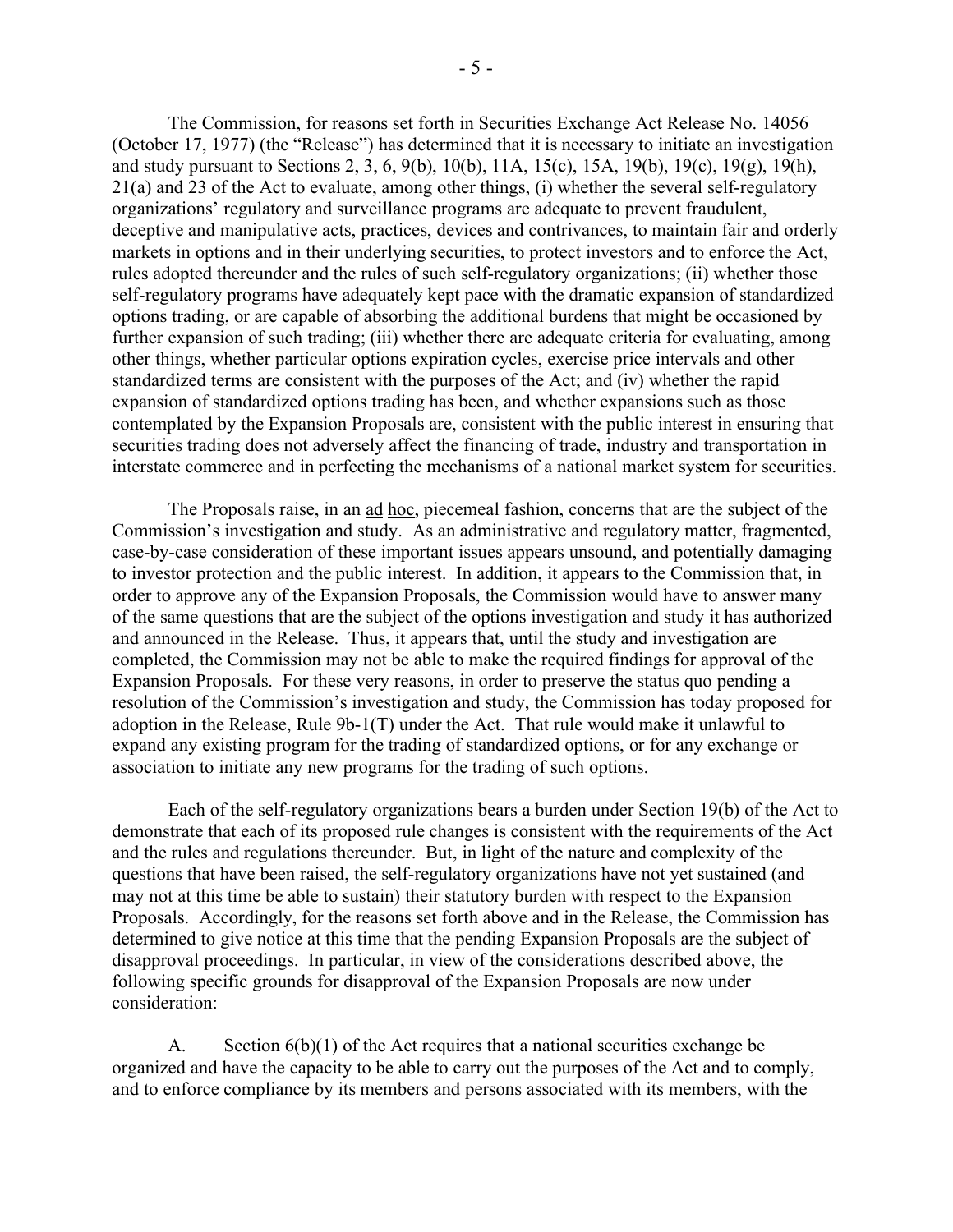provisions of the Act, the rules and regulations thereunder, and the rules of the exchange. Section 15A(b)(2) of the Act imposes similar requirements upon registered securities associations. The Commission is unable to find at this time that implementation of the Expansion Proposals, under current circumstances, would not result in violations of the requirements of Sections  $6(b)(1)$  or  $15A(b)(2)$  of the Act by each of the self-regulatory organizations listed above.

B. Section  $6(b)(5)$  of the Act requires that the rules of a national securities exchange be designed to prevent fraudulent and manipulative acts and practices, to promote just and equitable principles of trade, to foster cooperation and coordination with persons engaged in regulating, clearing, settling, processing information with respect to, and facilitating transactions in securities, to remove impediments to and perfect the mechanism of a free and open market and a national market system, and, in general, to protect investors and the public interest. Section 15A(b)(6) of the Act imposes similar requirements on registered securities associations. The Commission is unable to find at this time that implementation of the Expansion Proposals, under current circumstances, would not result in violations of the requirements of Sections 6(b)(5) or 15A(b)(6) of the Act by each of the self-regulatory organizations listed above.

C. Section  $6(b)(6)$  of the Act requires that the rules of a national securities exchange provide that its members and persons associated with its members shall be appropriately disciplined for violation of the provisions of the Act, the rules or regulations thereunder, or the rules of the exchange, by expulsion, suspension, limitation of activities, functions, and operations, fine, censure, being suspended or barred from being associated with a member, or any other fitting sanction. Section 15A(b)(7) of the Act imposes similar requirements on registered securities associations. The Commission is unable to find at this time that implementation of the Expansion Proposals, under current circumstances, would not result in violations of the requirements of Sections 6(b)(6) or 15A(b)(7) of the Act by each of the selfregulatory organizations listed above.

D. Section 6(b)(8) of the Act requires that the rules of a national securities exchange not impose any burden on competition not necessary or appropriate in furtherance of the Act. Section 15A(b)(9) of the Act imposes a similar requirement on registered securities associations. The Commission is unable to find at this time that implementation of the Expansion Proposals, under current circumstances, would not result in violations of the requirements of Sections 6(b)(8) or 15A(b)(9) of the Act by each of the self-regulatory organizations listed above.

The instant consolidated disapproval proceedings are not intended to deal comprehensively with every potential basis for considering disapproval of the various Expansion Proposals; rather, the Commission is of the view that the particular concerns it has articulated above, considered alone, presently preclude it from making the findings which are a prerequisite under Section 19(b) of the Act to approval of the Expansions Proposals. Should the Commission remain unable to make those findings, in light of the matters described above, it must disapprove the Expansion Proposals. But if it should prove necessary to take such action, such disapproval should not be construed to bar further consideration of the Expansion Proposals at some time in the future, under other circumstances, assuming satisfactory resolution of those issues which now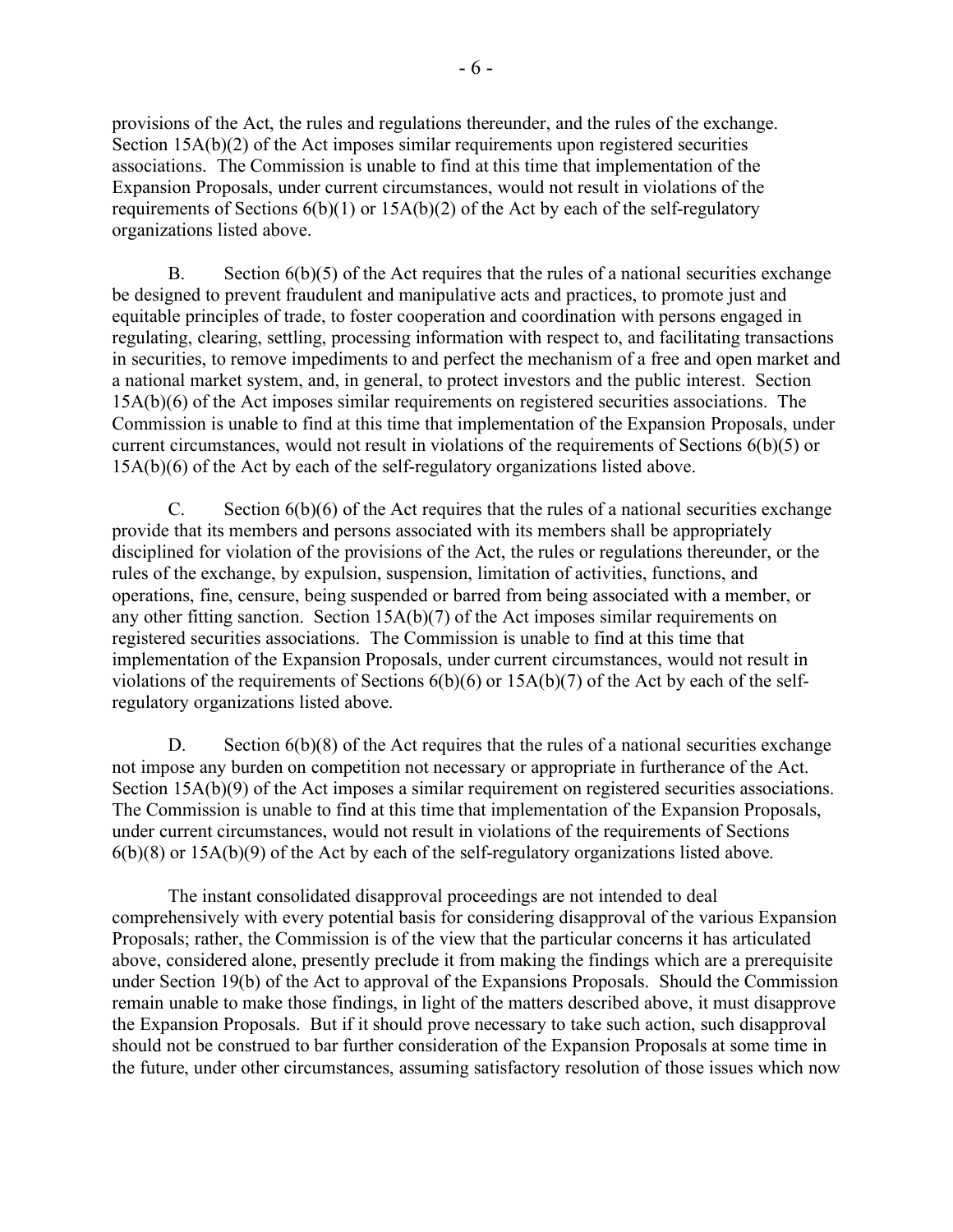prevent the Commission from finding that the Expansion Proposals are consistent with the requirements of the Act and the rules and regulations thereunder.

### Procedure

The Commission has determined to provide an opportunity for the written presentation of views, data and arguments, as part of these proceedings. Interested persons are invited to submit written views, data and arguments within 30 days from the date hereof as to the Expansion Proposals. Copies of all submissions will be available for inspection at the Commission's Public Reference Room, 1100 L Street, N. W., Washington, D. C. Copies of the submissions are also available at the principal office of the self-regulatory organization which has made a particular filing. Persons desiring to make written statements should file six copies thereof with the Secretary of the Commission, Securities and Exchange Commission, 500 North Capitol Street, Washington, D. C. 20549 by November 16, 1977.

By the Commission.

George A. Fitzsimmons Secretary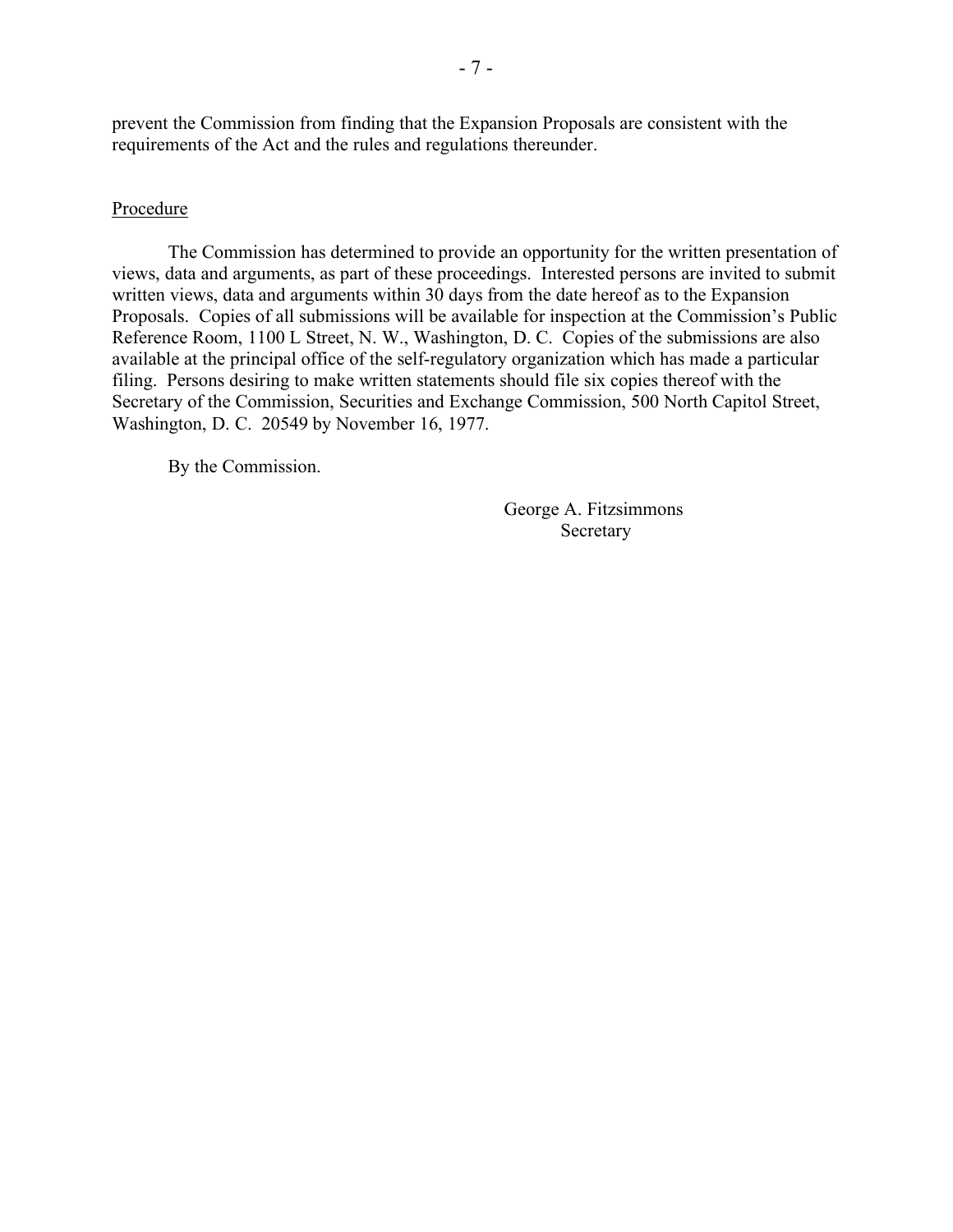# SECURITIES AND EXCHANGE COMMISSION

[17 CFR Part 240]

[Release No. 34-14056 ; File No. S7-722] INVESTIGATION OF STANDARDIZED OPTIONS TRADING AND REGULATION OF SUCH TRADING; PROPOSED RESTRICTION OF FURTHER EXPANSION OF PILOT OPTIONS TRADING PROGRAMS; AND COMMISSION DISAPPROVAL PROCEEDINGS AGENCY: Securities and Exchange Commission

ACTION: Announcement of investigative proceeding concerning trading of standardized options and regulation of such trading; proposal of temporary rule to restrict expansion of options trading; announcement of commencement of disapproval proceedings with respect to certain proposed rule changes of self-regulatory organizations concerning expansion of options trading

SUMMARY: This release announces commencement of an investigative proceeding concerning trading of standardized options and regulation of such trading. In addition, as a consequence of the nature of the questions to be addressed in the investigation, this release invites public comment concerning proposed Temporary Rule 9b-1(T) (the "Rule"), which, if adopted, would prevent any exchange or association from expanding any existing program for the trading of standardized options or initiating any new program for the trading of such options at this time. Finally, this release announces commencement of disapproval proceedings with respect to various self-regulatory organizations' proposed rule changes which would expand existing pilot options trading programs or initiate new programs for options trading.

DATES: Comments by November 30, 1977

ADDRESSES: All comments should refer to File No. S7-722 and should be sent with three copies to George A. Fitzsimmons, Secretary, Securities and Exchange Commission,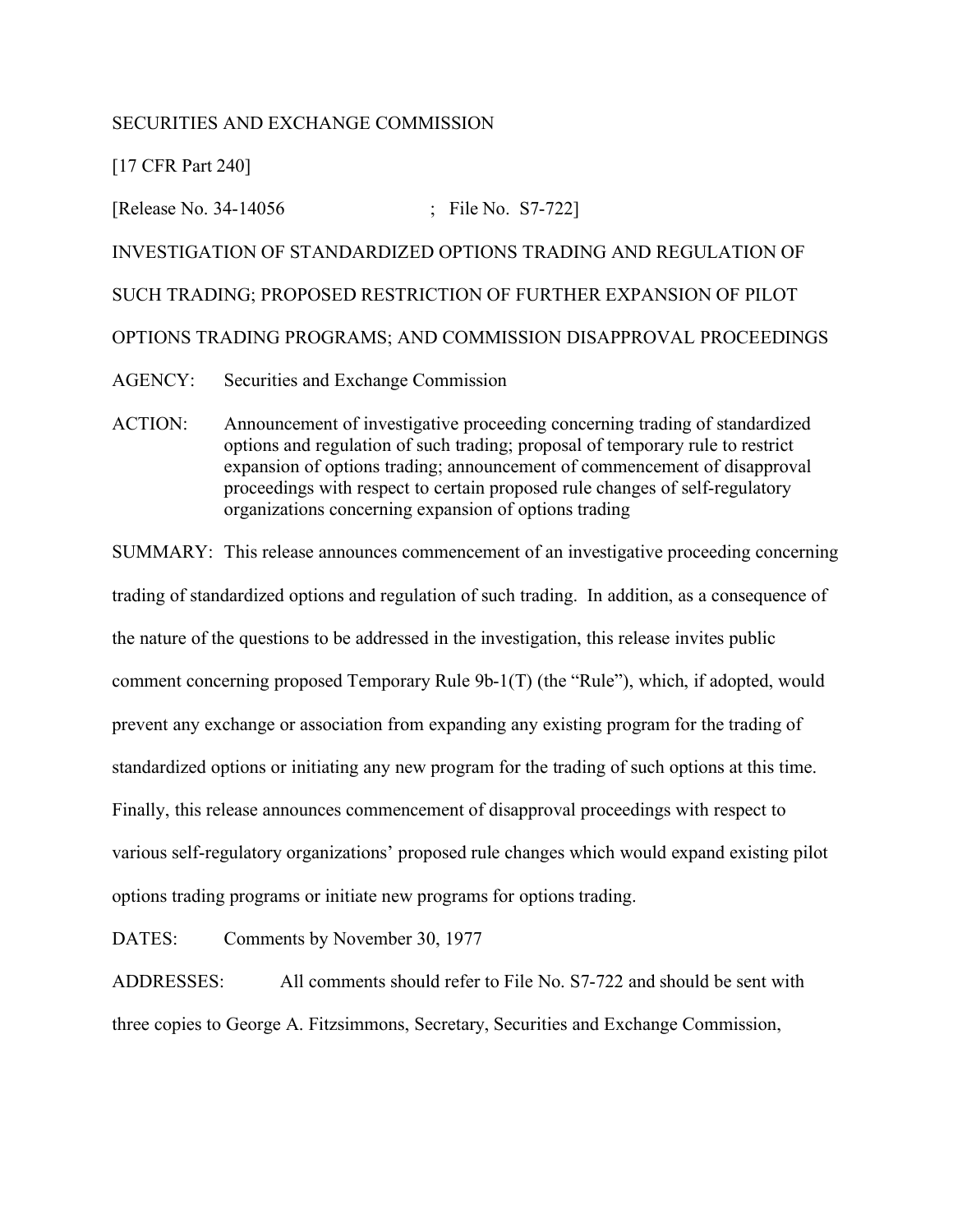Washington, D.C. 20549. All submissions will be made available for public inspection at the Commission's Public Reference Room, Room 6101, 1100 L Street, N.W., Washington, D.C.

FOR FURTHER INFORMATION CONTACT:

John E. Larouche, Esq. Division of Market Regulation Securities and Exchange Commission 500 North Capitol Street Washington, D.C. 20549 (202) 755-7484

SUPPLEMENTARY INFORMATION: The Commission announced today the initiation of an investigation and study pursuant to Sections 2, 3, 6, 9, 10, 11A, 15, 15A, 19(b), 19(c), 19(g), 19(h), 21 and 23 of the Securities Exchange Act of 1934 (the "Act"), $\frac{1}{1}$  to determine what action is necessary to aid in the enforcement of the Act,<sup>2</sup> and whether additional rules thereunder should be proposed to protect investors and the public interest and to maintain fair and orderly markets in connection with the trading of standardized options and underlying securities. The investigation and study have been initiated because of Commission concern regarding: (1) the present ability of the self-regulatory organizations' surveillance systems to detect and prevent fraudulent, deceptive, and manipulative activity, both in options and in underlying securities, in a manner which is consistent with the maintenance of fair and orderly markets and the protection of investors and that complies with the requirements of the Act; (2) the adequacy of existing Commission and self-regulatory organization rules to prevent fraudulent, deceptive and manipulative acts, practices, devices and contrivances in connection with options trading; (3) the development of the standardized options markets in a manner which is consistent with the public

<sup>1</sup> 15 U.S.C. §§ 78b, 78c, 78f, 78i, 78j, 78k-1, 78o, 78o-3, 78s(b), 78s(c), 78s(g), 78s(h), 78u and 78w.

<sup>2</sup> 15 U.S.C. §78a, et seq.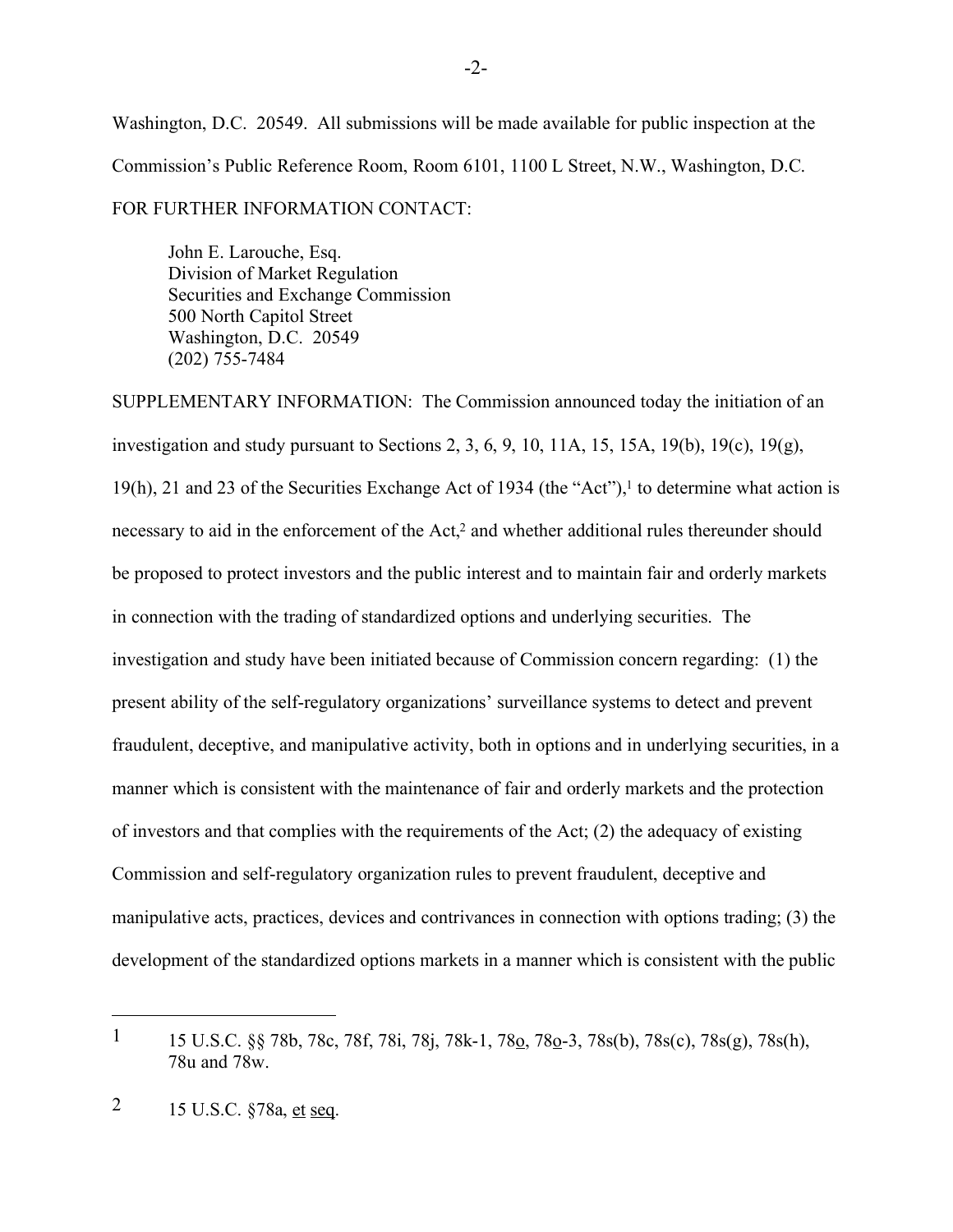interest in perfection of the mechanisms of a national market system for securities and prevention of securities trading which adversely affects the financing of trade, industry and transportation in interstate commerce; and (4) the development of appropriate standards, formulated with reference to the purposes of the Act, by which to measure the appropriateness of particular programs which would have the effect of expanding or altering existing pilot options trading programs.

The Commission also announced and invited public comment on proposed Temporary Rule 9b-1(T) under the Act, which, if adopted, would temporarily defer the expansion of existing pilot options trading programs and the initiation of new programs, pending completion of the study and investigation.

Finally, because of the Commission's concerns regarding the development of existing pilot options trading programs, and its present inability to find that pending self-regulatory organization rule change proposals designed to expand the options trading pilot programs are consistent with the requirements of the Act and rules thereunder, the Commission announced initiation of disapproval proceedings for all such rule change proposals.

#### BACKGROUND AND PURPOSE

Section 9(b) of the Act prohibits the trading of options, by use of any facility of a national securities exchange, "in contravention of such rules and regulations as the Commission may prescribe as necessary or appropriate in the public interest or for the protection of investors."3 This broad, plenary authority with respect to options trading was conferred on the Commission

3 15 U.S.C. §78i (1970).

 $\overline{a}$ 

-3-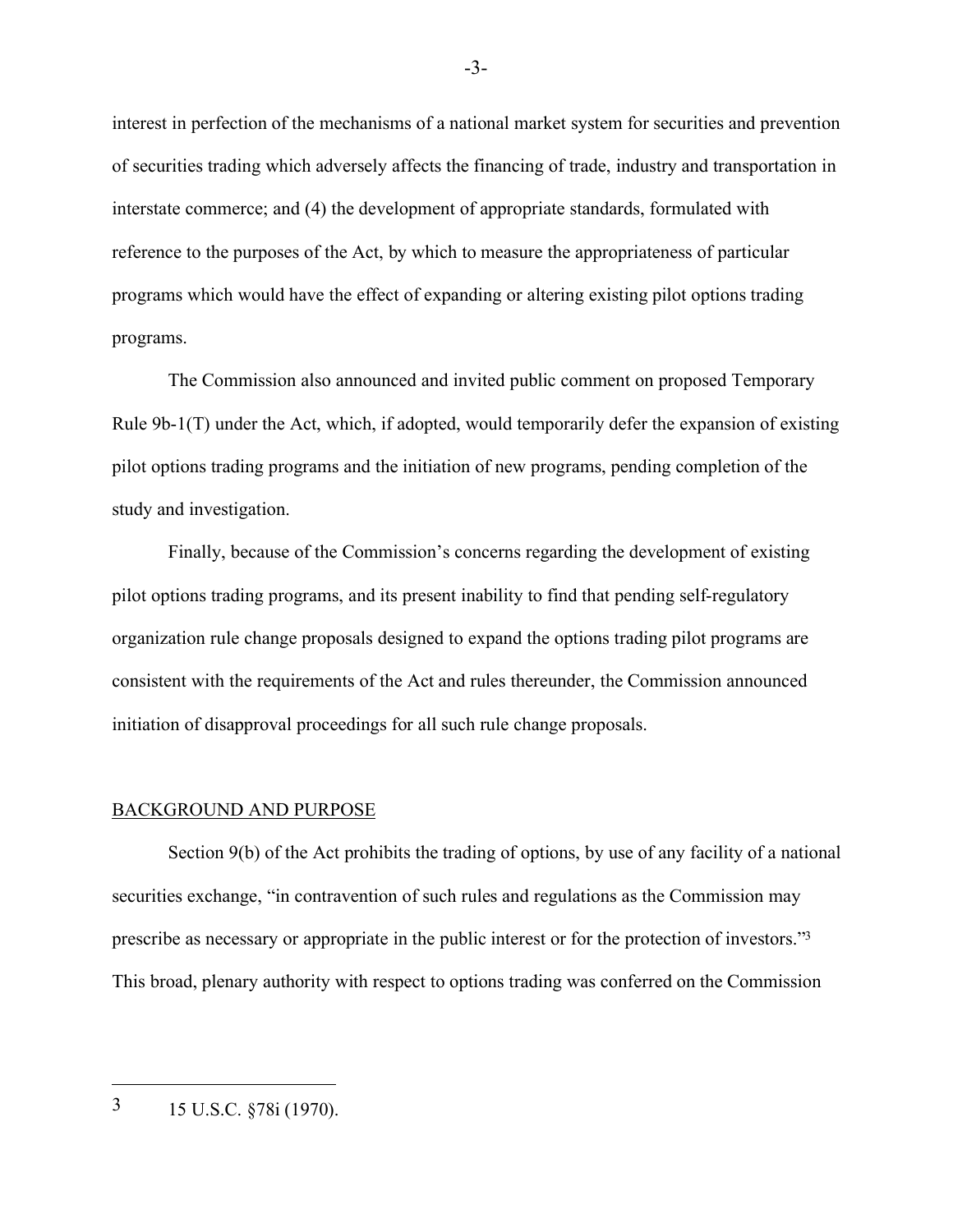because of the unique threat which the Congress believed options trading posed to the integrity of the securities markets.

In the early 1930's, a series of Congressional and private studies exposed widespread manipulative and fraudulent practices in the securities industry involving options and the trading of underlying securities.4 Consequently, the Congress proposed, in the early drafts of Section  $9(b)$  of the Act, simply to prohibit all forms of options contracts.<sup>5</sup> Financial authorities<sup>6</sup> and securities industry representatives,<sup>7</sup> however, suggested that, while options had been employed conspicuously for manipulative purposes, legitimate financial ends might be served by the use of such securities. Consequently, the Congress entrusted the Commission in Section 9(b) of the Act with discretion as to whether, and how, to "experiment" with options trading under regulatory circumstances which would eliminate the manipulative and fraudulent uses of options.8

Initiation of standardized options trading. In light of this history, particularly the clear intent of Congress to permit options trading, if at all, only under carefully controlled circumstances, the Commission has proceeded cautiously in permitting exchanges to initiate pilot

<sup>4</sup> Senate Comm. on Banking and Currency, "Stock Exchange Practices," S. Rep. No. 1455, 73d Cong., 2d Sess. (1934) (hereinafter cited as "Pecora Commission Report"); Twentieth Century Fund, Inc., The Security Markets (1935) (hereinafter cited as "Twentieth Century Fund Report"). See Tracy and MacChesney, The Securities Exchange Act of 1934, 32 Mich. L. Rev. 1025 (1934); See also Comment, Market Manipulation and The Securities Exchange Act, 46 Yale L. J. 624 (1937).

<sup>5</sup> Subsection 8(a)(9), H.R. 7852 (February 10, 1934).

<sup>6</sup> See, e.g., Twentieth Century Fund Report, supra note 4 at 251, 447-8.

<sup>7</sup> See e.g., Testimony of Richard C. Whitney, President, New York Stock Exchange, regarding H.R. 7852, Hearings on Stock Exchange Practices of the Senate Committee on Banking and Currency, 73d Cong., 2d Sess. 6632 (1934).

<sup>8</sup> H. R. Rep. No. 1383, 73d Cong., 2d Sess. 15 (1934).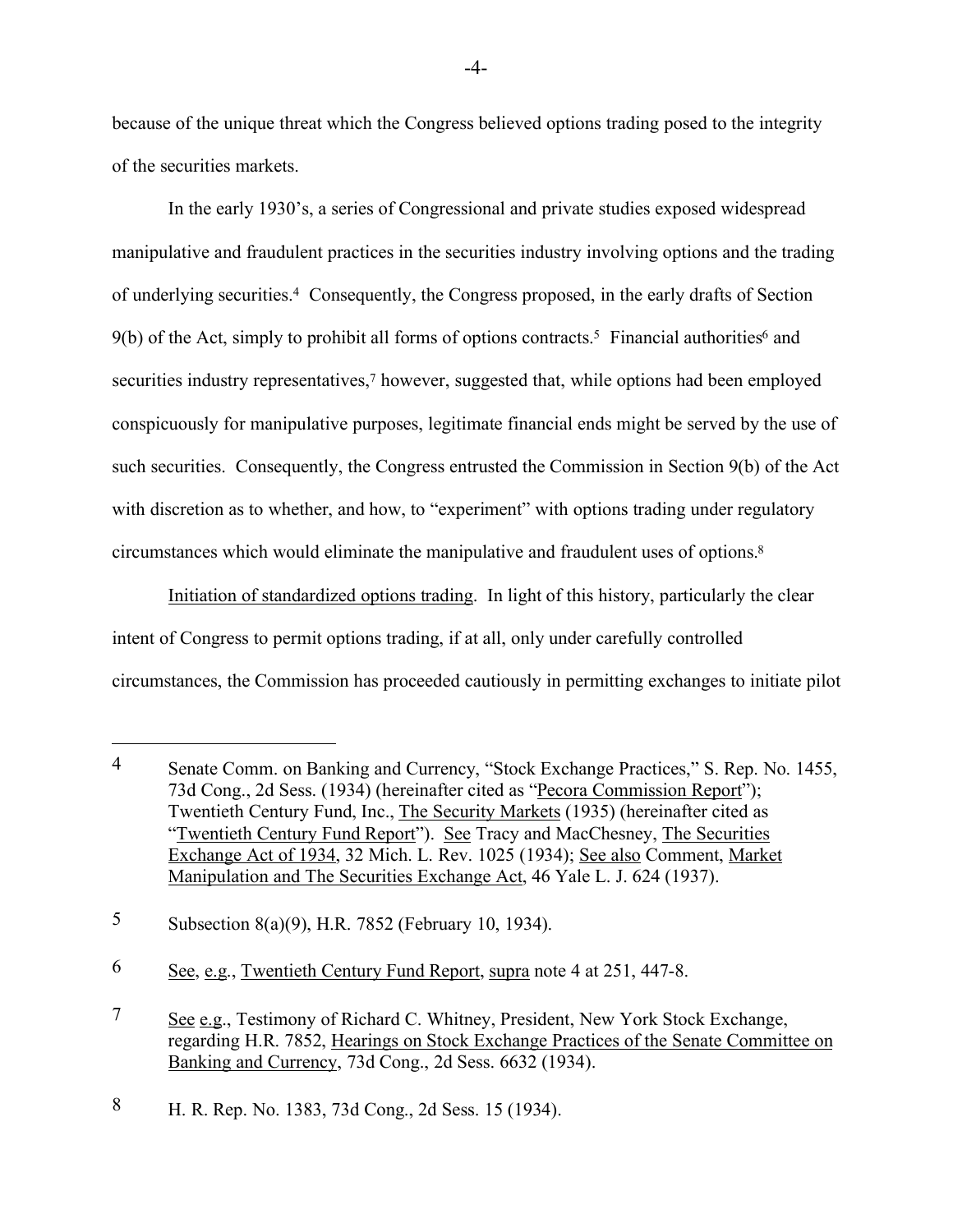programs for the trading of standardized options, and has maintained the pilot status of such programs because of the Commission's continuing concern that experience might indicate a need to eliminate these tentative options trading programs altogether. The Commission's caution in that regard has been dictated, in part, by its awareness that standardized options trading, absent appropriate surveillance safeguards, might re-establish, and indeed magnify, dangers to the marketplace which the Act was intended to erradicate.

These same concerns persuaded the Commission, prior to authorizing standardized options trading, that competent primary regulation by the self-regulatory organizations and effective oversight of trading in options would be necessary prerequisites to the initiation and continuance of any such trading.9 In view of arguments to the effect that the economic benefits

Under current circumstances, however, even minor price movements in underlying stocks are generally accompanied by continuous price adjustments by market makers and other participants in the standardized options markets. Experience has shown that, as individual near-term series reach the "at-the-money" stage, for example, these price adjustments occur on close to a dollar-for-dollar basis with parallel changes in the price of the underlying securities. Accordingly, it is possible, in standardized options markets, to accrue relatively large manipulative profits, through the purchase and resale of options on an options exchange, by affecting, for a relatively short time period, only a small price movement in the underlying stock. Alternatively, manipulative operations in the options markets may be undertaken with a view to capping or pegging price movements in the underlying stock in order to profit from related options positions. In contemporary options markets, it appears also that manipulative activity can occur faster, with greater frequency, and with a relatively smaller commitment of capital and personnel to the

<sup>9</sup> Experience has strengthened this conviction, particularly since options-related manipulations appear to be more easily affected today than once was the case.

For example, options-related manipulation of stocks in connection with the former nonstandardized over-the-counter options market was a difficult undertaking. Typically, pools of individuals obtained options on blocks of stock at bargain prices, then artificially inflated the price of the underlying stock (over wide price ranges) for weeks or even months, and eventually exercised their options and distributed the stock so obtained into the market at the inflated prices. See, e.g., Twentieth Century Fund Report, supra note 4, at 443-508; the Pecora Commission Report, supra note 4; and Stock Market Control (D. Appleton-Century Co., Inc., 1934), at p. 107-26.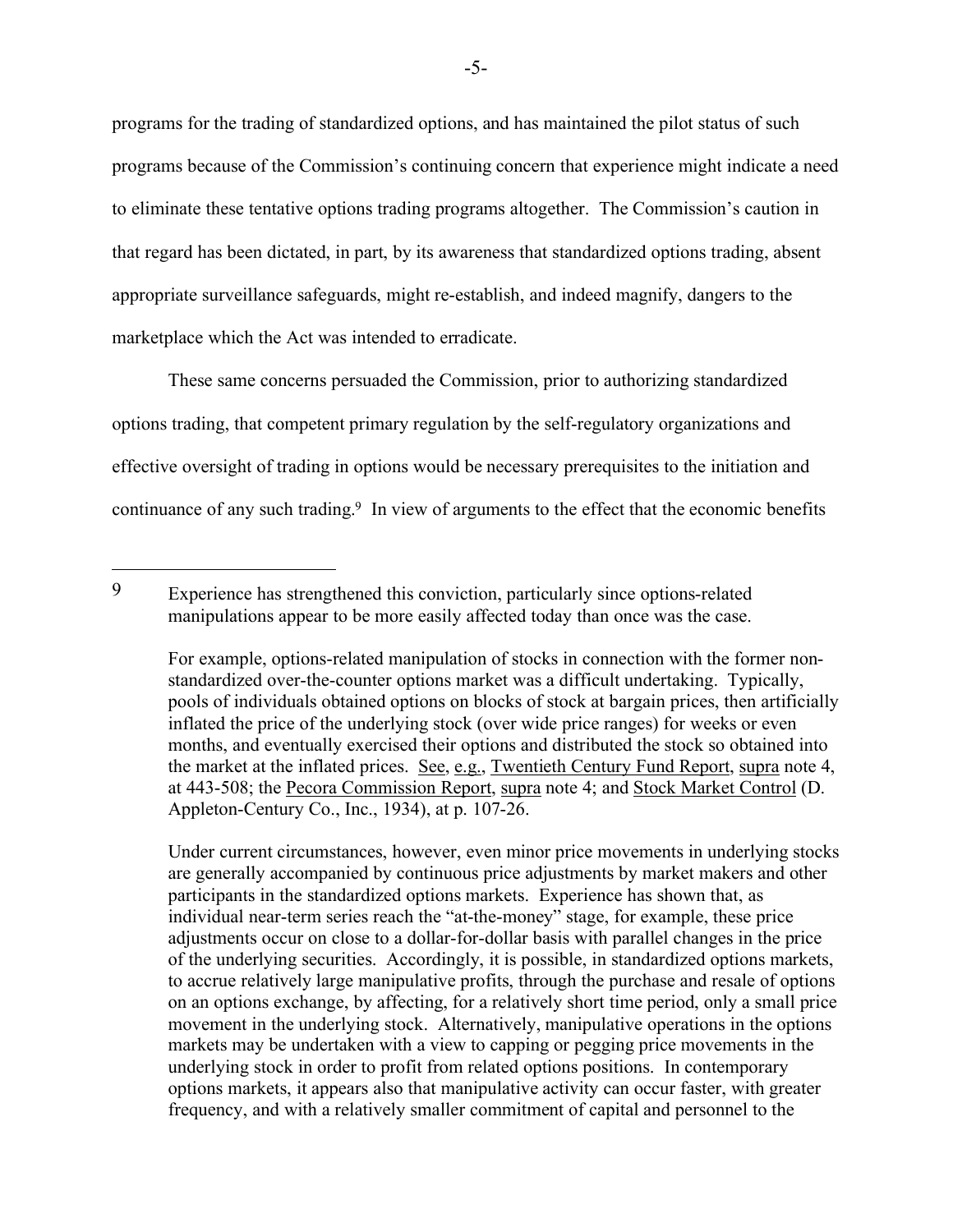of options ownership in connection with ownership of underlying securities could outweigh the dangers of options trading if the securities markets are adequately regulated, but only on the basis of assurances that effective regulation would, in fact, be present, the Commission authorized establishment of "pilot" programs for the trading of standardized options on national securities exchanges in 1973.<sup>10</sup>

In particular, on February 1, 1973, the Commission granted the application of the Chicago Board Options Exchange, Incorporated (the "CBOE") to register as a national securities exchange pursuant to former Section 6 of the Act,<sup>11</sup> in order to permit it to "test the market" for the trading of standardized call options "within a controlled environment."12 The Commission specifically noted in its approval order that it intended "to maintain a close surveillance over the progress of the CBOE's 'pilot project'" and "to maintain flexibility in regulating this new type of exchange market."<sup>13</sup> In adopting former Rule 9b-1 on December 13, 1973,<sup>14</sup> the Commission reiterated the particular need for close surveillance of pilot options programs which "may

manipulative purpose than was formerly possible with non-standardized over-the-counter options.

- 10 Securities Exchange Act Release No. 10552 (December 13, 1973).
- 11 15 U.S.C. §78f (1970).
- 12 Securities Exchange Act Release No. 9985 (Feb. 1, 1973).
- 13 Id.

 $\overline{a}$ 

14 17 CFR §240.9b-1 (1974). That rule prohibited transactions on exchanges in puts, calls, straddles and other options or privileges of buying or selling a security except in accordance with plans established by the exchanges that the Commission declared effective as being necessary or appropriate in the public interest or for the protection of investors. Rule 9b-1 was rescinded by the Commission upon the adoption of Rule 19b-4 under the Act, 17 CFR §240.19b-4. Securities Exchange Act Release No. 11604 (Aug. 19, 1975), 40 FR 40512 (1975).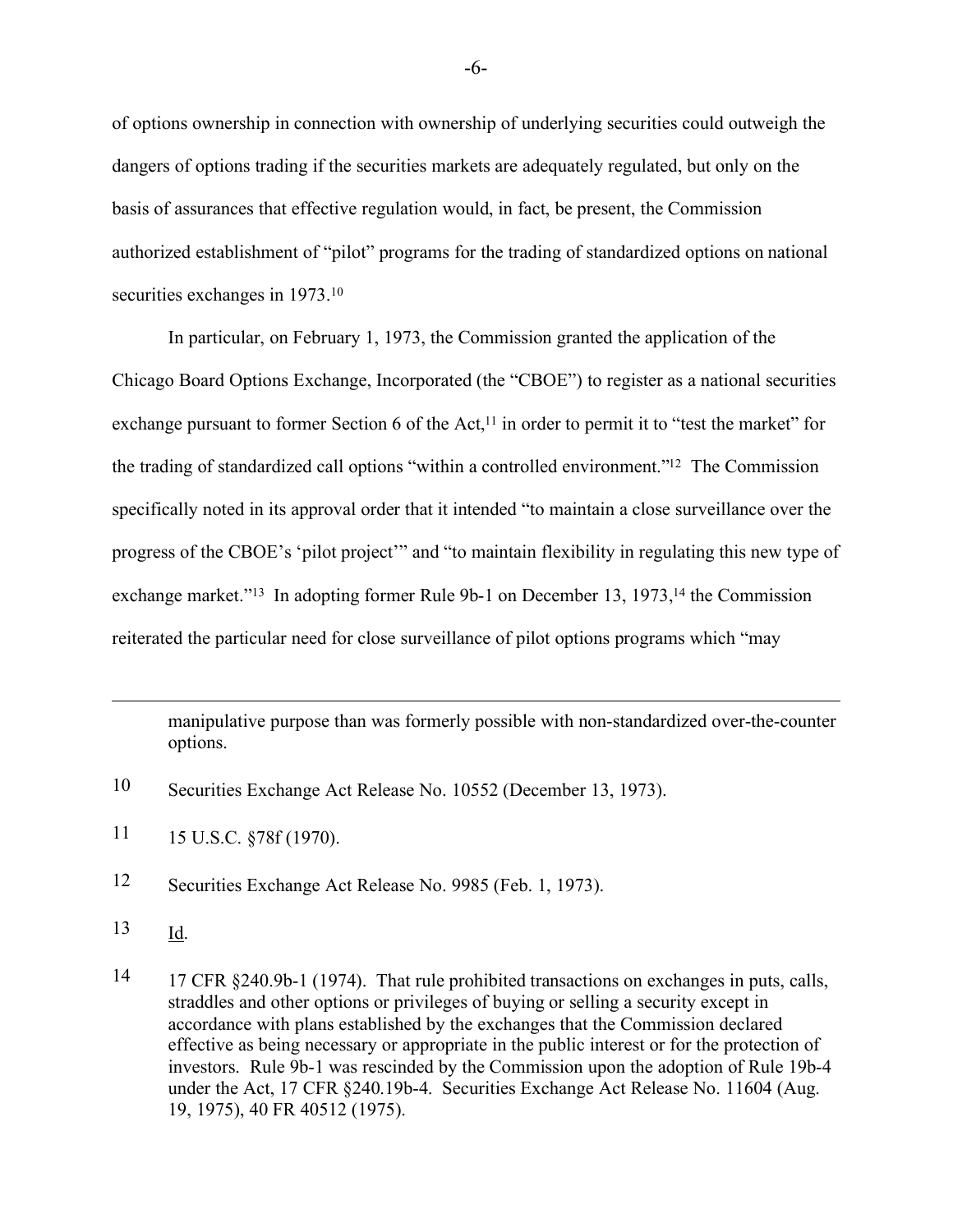involve complex problems and special risks to investors and to the integrity of the marketplace."<sup>15</sup> With that in mind, it further stated its intention to use its broad rulemaking powers under Sections 9 and 23 of the Act to provide itself with substantial flexibility in carrying out its regulatory responsibilities with respect to options trading on exchanges.

Since 1973, the Commission has approved pilot options trading programs proposed by the American Stock Exchange, Inc. (the "Amex"),16 the Philadelphia Stock Exchange, Inc. (the "Phlx"),<sup>17</sup> the Pacific Stock Exchange Incorporated (the "PSE"),<sup>18</sup> and the Midwest Stock Exchange, Incorporated (the "MSE").<sup>19</sup> In approving each of those options programs, the Commission emphasized, as it had in the case of the CBOE, that options trading was being permitted only on an experimental basis and that ongoing surveillance of the exchanges' programs might result in significant alterations in their options-related activities.

From 1973 to date, the Commission has approved proposals by each options exchange to expand its respective pilot program to some extent. Approximately six months ago, the Commission authorized a further expansion of each pilot options program by permitting the limited trading of put options on an experimental basis.20 Again, the Commission emphasized

<sup>15</sup> Securities Exchange Act Release No. 10552 (Dec. 13, 1973). In the same release, the Commission approved the CBOE's plan to trade standardized options on a pilot basis pursuant to former rule 9b-1.

<sup>16</sup> Securities Exchange Act Release No. 11144 (Dec. 19, 1974).

<sup>17</sup> Securities Exchange Act Release No. 11423 (May 15, 1975).

<sup>18</sup> Securities Exchange Act Release No. 12283 (Mar. 30, 1976), 41 FR 14454 (1976).

<sup>19</sup> Securities Exchange Act Release No. 13045 (Dec. 8, 1976), 41 FR 54783 (1976).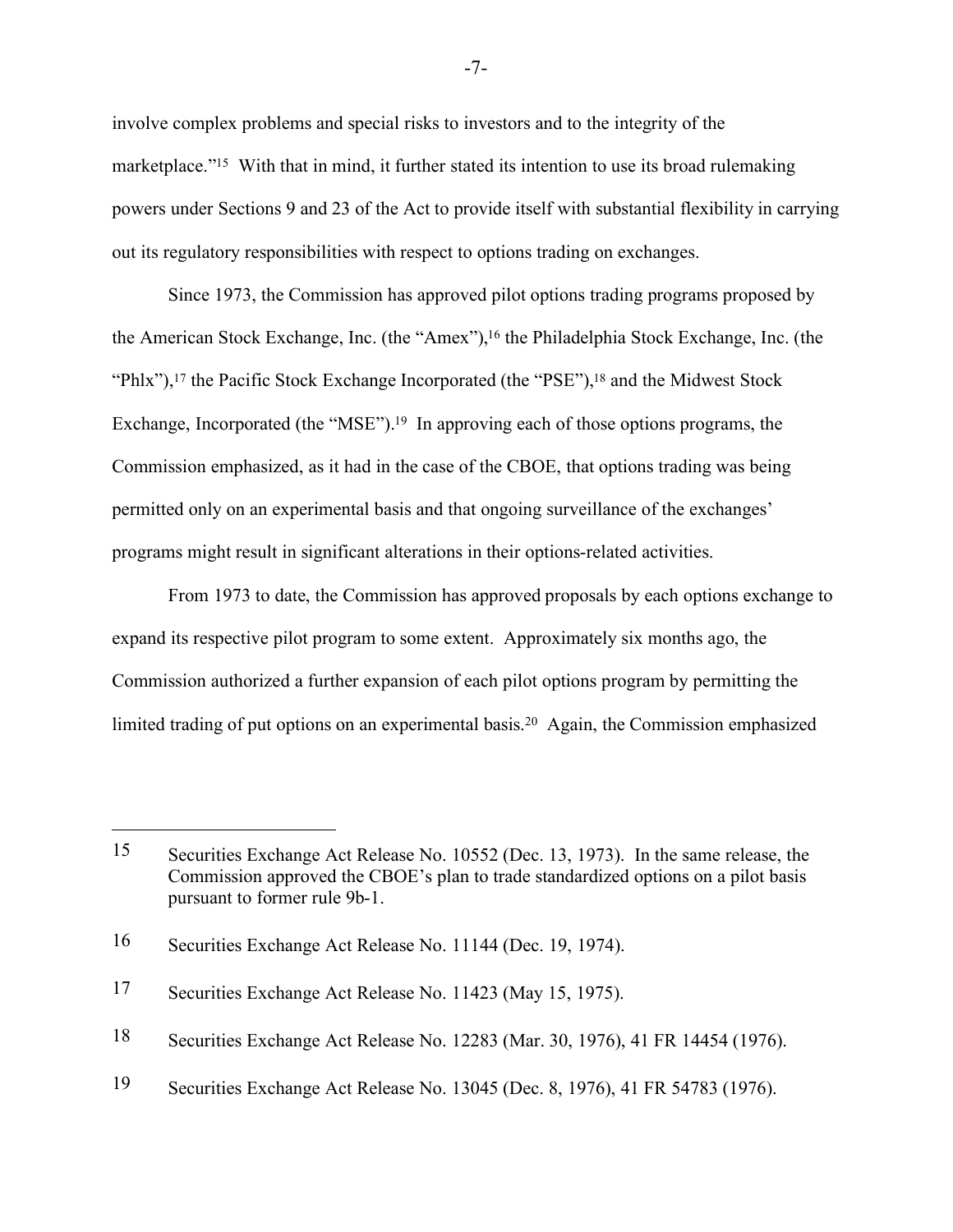the pilot nature of these programs and that close surveillance of options trading programs both by the self-regulatory organizations and by the Commission would be needed.

Currently, there are pending before the Commission a number of self-regulatory organization rule proposals that would permit further expansions of existing pilot options trading programs and, in two instances, rule proposals by other self-regulatory organizations to initiate new pilot options programs.21 The proposals include, among other things, plans to multiply existing expiration cycles and strike price intervals for the trading of standardized options. In addition, some existing options trading programs have not, thus far, listed the maximum number of classes which have been authorized for trading by the Commission.

The Commission believes that the proposed expansions of existing pilot options trading programs raise significant issues concerning whether such expansions would be consistent with the Commission's and the self-regulatory organizations' responsibilities to assure the maintenance of fair and orderly markets; and to prevent fraudulent, deceptive and manipulative acts, practices, devices and contrivances in the securities markets. The Commission is also concerned that, more broadly, experience with existing pilot options trading programs has not yielded answers to certain general questions bearing upon the future of standardized options trading. These questions include: (i) how to develop standards by which to gauge, on a case-by-

<sup>20</sup> Securities Exchange Act Release No. 13401 (Mar. 23, 1977), 42 FR 17547 (1977). In that connection, each options exchange was permitted to initiate trading in no more than five put options classes.

<sup>21</sup> File Nos. SR-Amex-76-12; SR-Amex-76-28; SR-Amex-77-8; SR-Amex-77-9; SR-CBOE-76-16; SR-CBOE-76-27; SR-CBOE-77-5; SR-CBOE-77-14; SR-CBOE-77-15; SR-CBOE-77-16; SR-MSE-77-2; SR-MSE-77-4; SR-MSE-77-6; SR-MSE-77-28; SR-NASD-77-2; SR-NYSE-77-17; SR-NYSE-77-21; SR-Phlx-76-18; SR-Phlx-77-5; SR-Phlx-77-6; SR-PSE-76-17; SR-PSE-76-40; SR-PSE-77-9; SR-PSE-77-13; SR-PSE-77-15; and SR-PSE-77-17.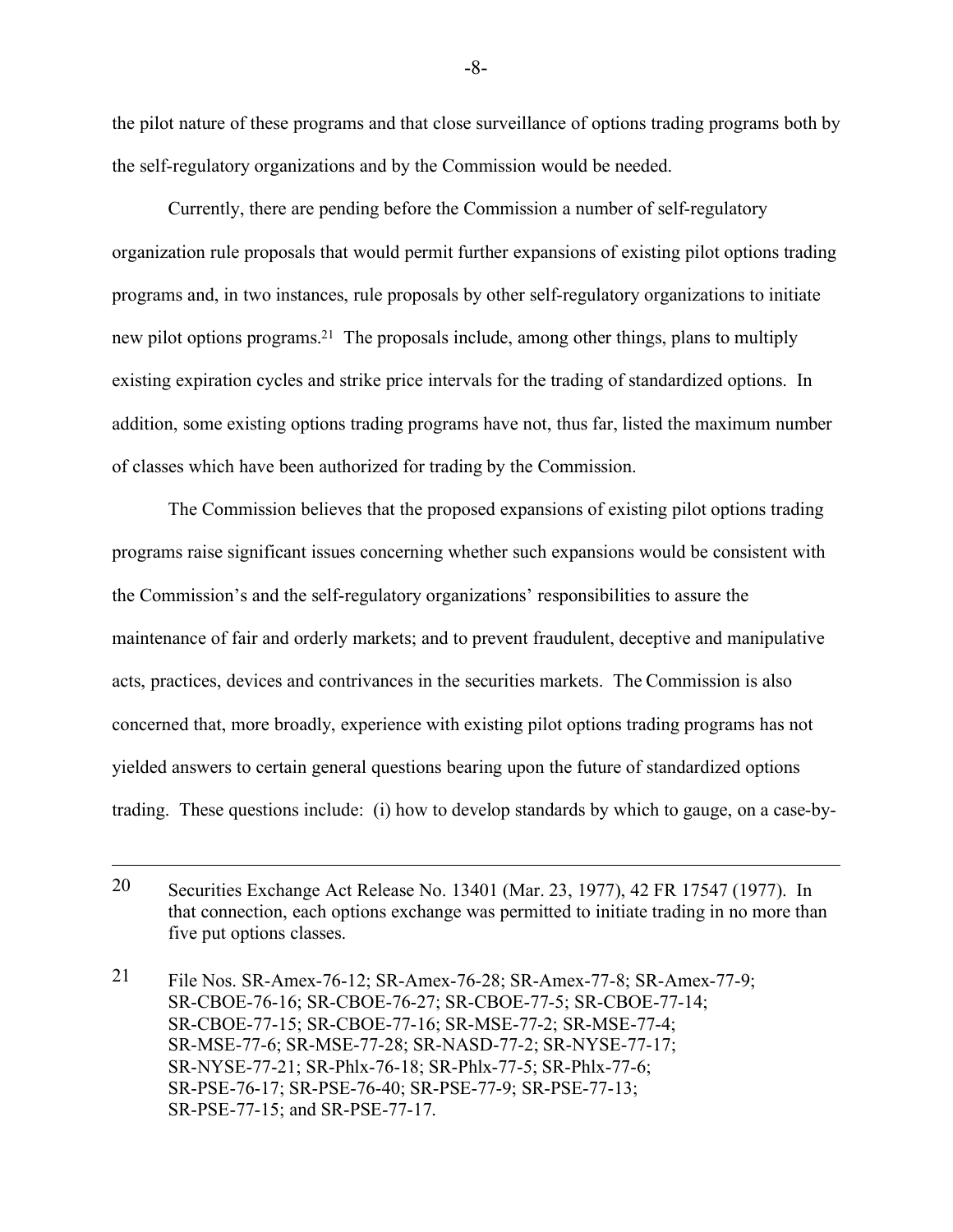case basis, the appropriateness of particular self-regulatory organization proposals to expand options trading;21a (ii) whether standardized options trading represents a threat to the integrity of the capital-raising functions of the securities markets; and (iii) how such trading can or should be comprehended within the national market system for securities contemplated by the Act.

The Commission intends to investigate, and wishes to receive comment on, the foregoing questions in the context of experience by self-regulatory organizations, brokers, dealers, and public investors with existing pilot options trading programs. While some of the foregoing questions may not be amenable to definitive resolution, others (particularly those concerning the existing capabilities of self-regulatory organizations to comply with the Act's requirements in connection with pilot options trading programs and the adequacy of existing regulation of options trading) must be resolved, in the Commission's view, because of recent problems in those areas, before further expansion of pilot options trading programs can be determined to be consistent with the requirements of the Act. The Commission, however, does not wish commencement of this investigation, or the concerns expressed herein, to be interpreted as a determination that current options trading is inherently improper or incapable of appropriate regulation or is inconsistent with the maintenance of fair and orderly markets and the protection of investors.

-9-

<sup>21</sup>a The problem of articulating standards for expansion proposals arises, for example, in connection with rule changes which would alter currently employed strike price intervals or trading cycles for the various authorized classes of options because, at least theoretically, there is no limit on the extent to which such expansion could occur.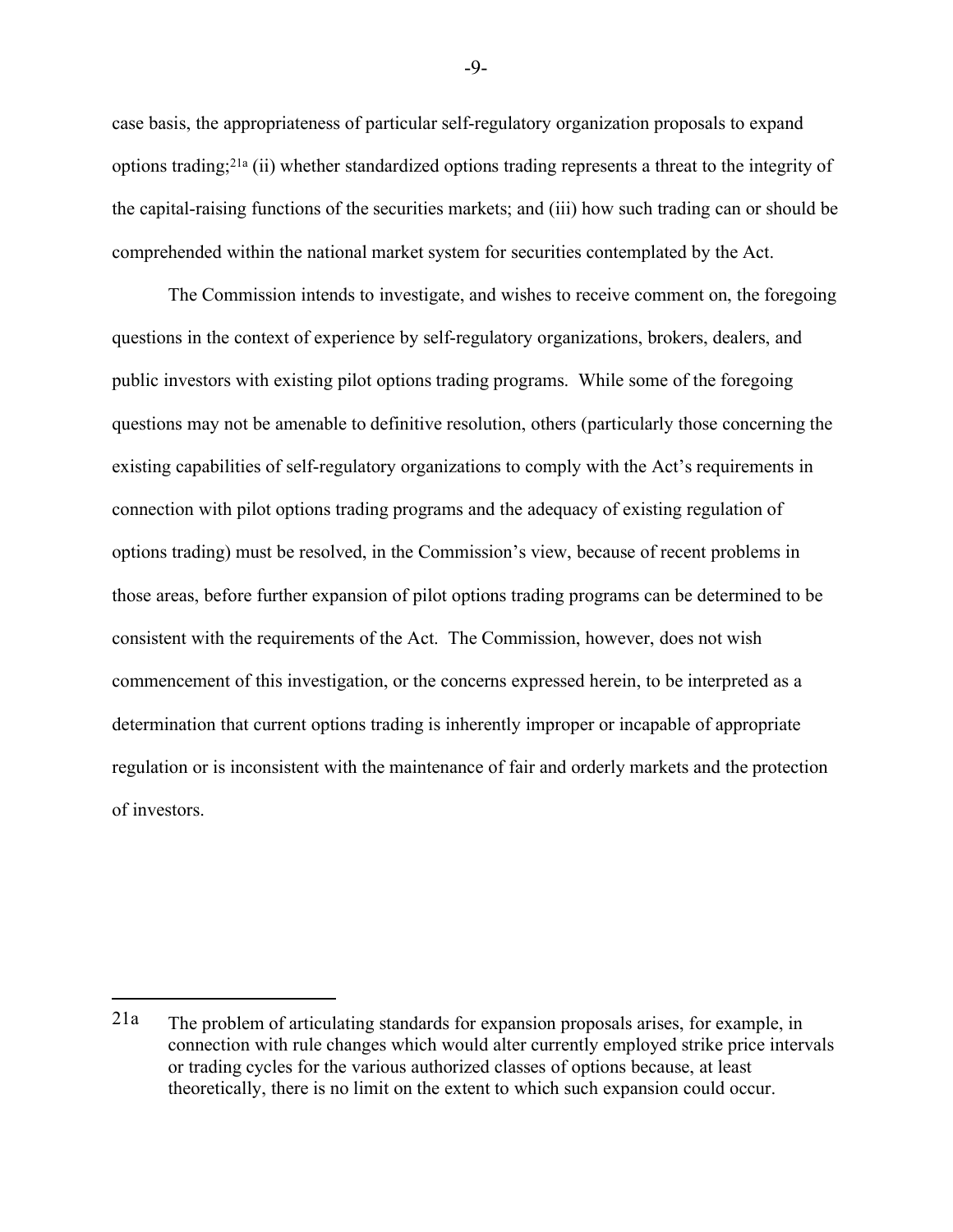Recent problems. During the nearly four years since the initiation of standardized options trading, the volume of such trading has grown beyond initial expectations.22 Accompanying that burgeoning trading activity have been instances of alleged and admitted violations of the federal securities laws and exchange and Commission rules. Viewed in isolation, those particular instances did not, at first, appear to be unusual in nature or severity. In part, the Commission was persuaded initially by the options exchanges that, as they gained experience in regulating options trading, their systems for surveillance and enforcement would be revised as necessary to detect and prevent such violations.

On the basis of the Commission's experience over recent months, however, the Commission has serious questions as to whether existing self-regulatory programs are adequate to insure the maintenance of fair and orderly markets and the protection of investors. In addition, the Commission is particularly concerned that the regulatory and surveillance capabilities of the existing self-regulatory programs would be unacceptably strained if the options pilot programs were to be allowed, at this time, to expand. In the Commission's view, all available resources, both those of the self-regulators and those of the Commission, should be directed for the present at determining the nature and extent of the current regulatory deficiencies in the pilot options

 $\overline{a}$ 

| <u> 1973 </u>        | 1974      | 1975         | 1976         |
|----------------------|-----------|--------------|--------------|
| 1,119,177            | 5,682,907 | 18, 102, 569 | 32, 373, 927 |
|                      |           |              |              |
| $1977$ (Jan. – Aug.) |           |              |              |
| 25,732,585           |           |              |              |

See Securities and Exchange Commission Statistical Bulletin, Volume 35, No. 5 – Volume 36, No. 8 (May 1976 – August 1977), reported monthly on table M-10 (A-10 until Volume 36, No. 3 (Mar. 19, 1977)), Value and Volume on U.S. Exchanges.

<sup>22</sup> The significant increase in options trading is reflected by the yearly options contract volume statistics for all options exchanges from 1973 through August 1977: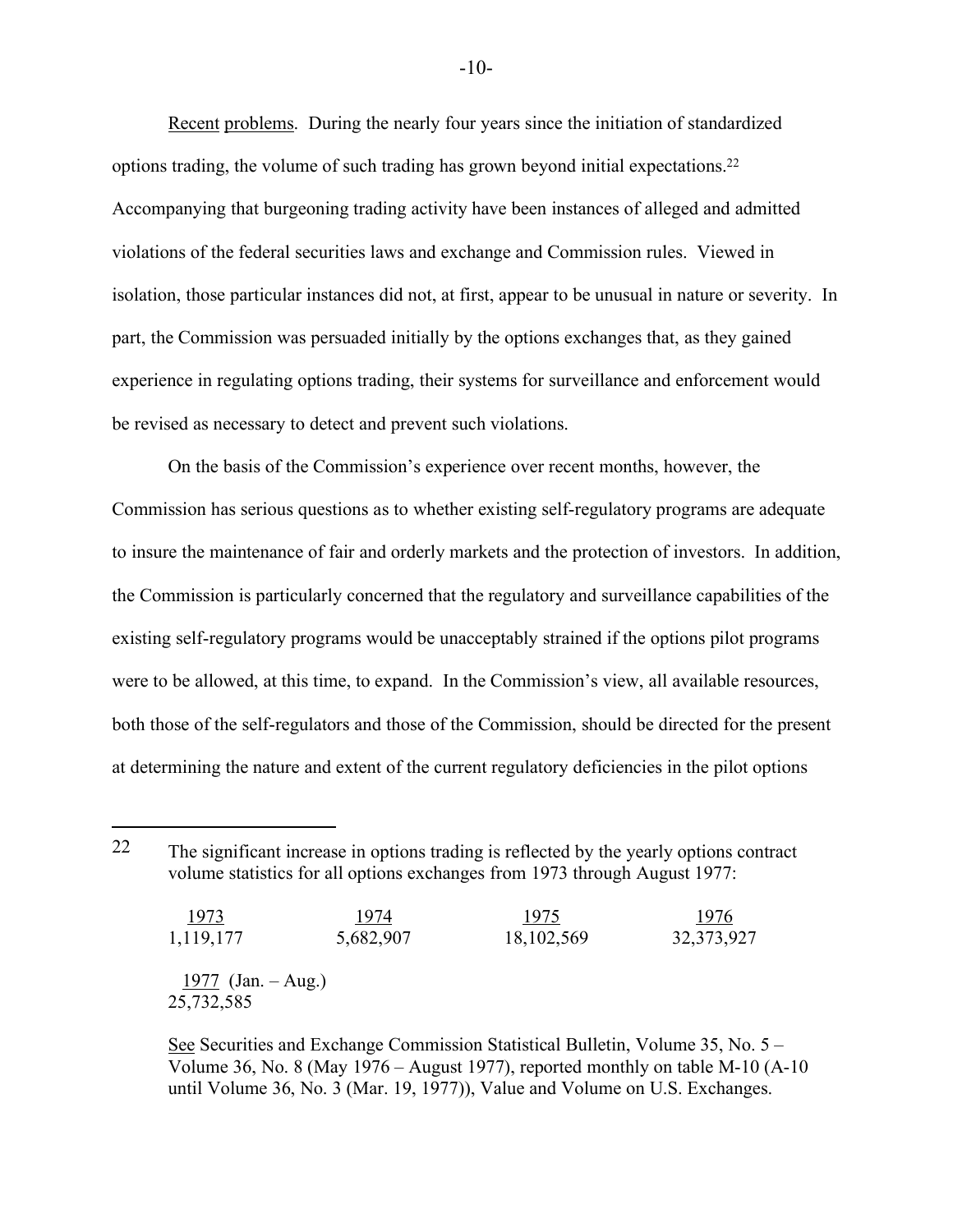programs and at finding solutions to such deficiencies. Some of the events which have led the Commission to this conclusion are summarized below.

In early 1976, the Commission learned of widespread fictitious trading by option specialists on an exchange which had occurred over a period of several months. The exchange took disciplinary action against those involved, but the Commission judged those sanctions to be inadequate and instituted its own actions in 1977, resulting in the imposition of additional sanctions.<sup>23</sup>

Also, this year the Commission became aware of patterns of trading on options exchanges which suggested that floor members of those exchanges were increasing substantially their proprietary trading in certain dually traded options solely for the purpose of attracting order flow from major brokerage firms doing business with the public. In that regard, the Commission issued a general warning that the use of exchange facilities for that purpose may operate as a fraud upon public customers as well as upon other markets.24

Further, the Commission has also learned of, and is investigating, other situations indicating the occurrence of other abusive practices in the trading of options, including: (1) prearranged trades on the floor of an options exchange, for tax or other purposes, which result in the reporting of trades on the transaction tape although the parties have agreed that, after the tax year, the transactions will be reversed; (2) options transactions which amount to wash sales, matched orders, or other forms of prearranged trades entered into in order to, among other things, give the appearance of increased trading volume; (3) manipulation of the price of an underlying

<sup>23</sup> See Securities Exchange Act Release No. 13453 (April 9, 1977), Securities Exchange Act Release No. 13797 (July 22, 1977), and Securities Exchange Act Release No. 13798 (July 22, 1977).

<sup>24</sup> Securities Exchange Act Release No. 13433 (April 5, 1977).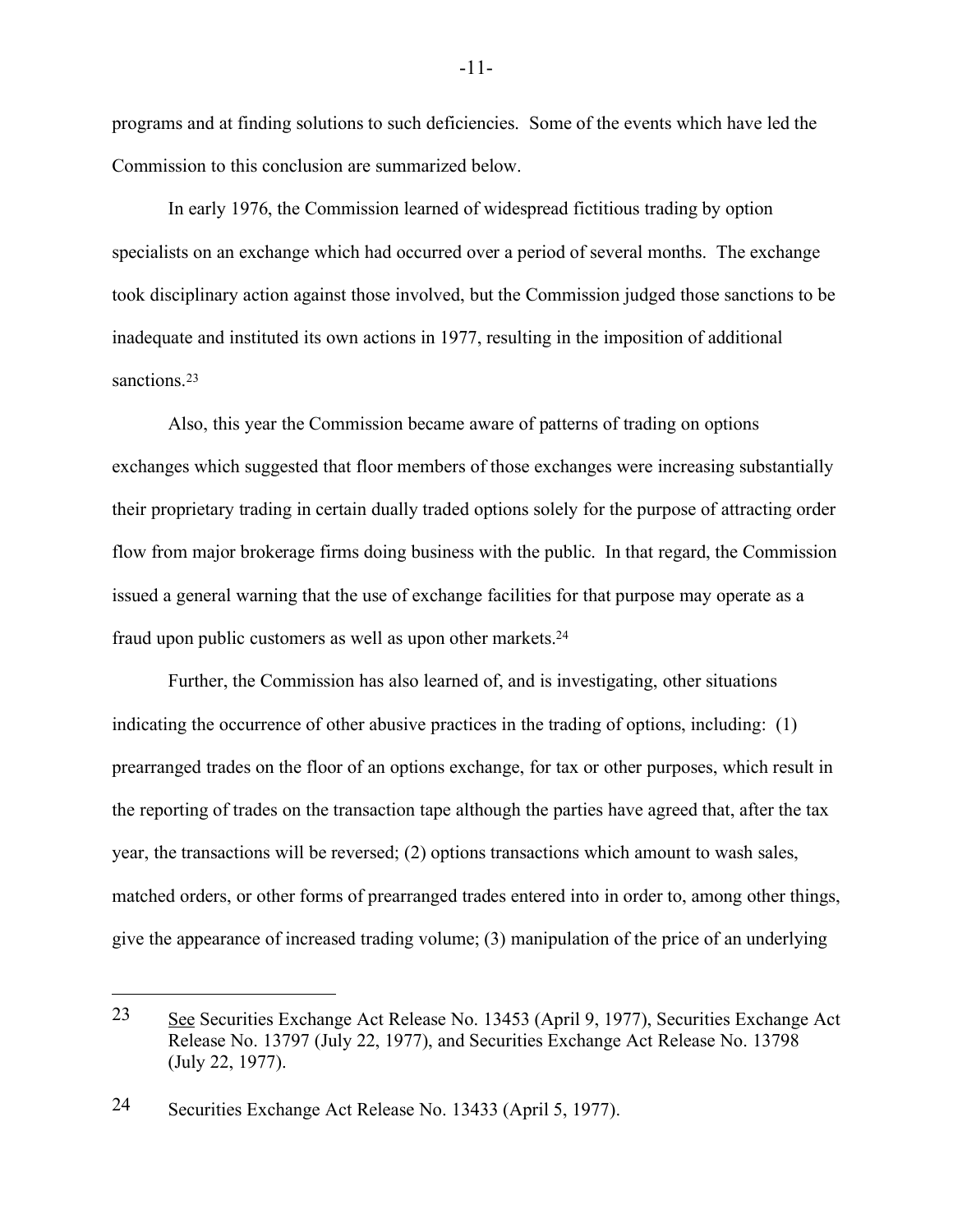security for the purpose of pegging or depressing the value of its related option and preventing exercise; and, (4) options transactions made on the basis of undisclosed market information that a block of the underlying stock has been or is about to be traded. The Commission has also become aware of conduct by broker-dealers in the selling of standardized options which indicates transmittal of deceptive sales literature, churning of customers' options accounts, effecting of options transactions unsuited to customers' financial means and investment objectives, and extensions of credit to customers in violation of applicable federal regulations.

The facts uncovered by these ongoing investigations appear to indicate that the options exchanges may not have fulfilled their obligations in certain areas to maintain fair and orderly markets and to enforce compliance with the Act, the rules thereunder, and exchange rules.

During April of this year, the Commission's staff conducted a series of inspections of all of the existing options trading programs.25 Those inspections were focused largely on the market surveillance and floor regulation capabilities of the individual options exchanges, and a variety of problems were identified. For example, the Commission's staff found that it is possible for options market makers and member firms to effect, for themselves or on behalf of their customers, "transactions" in listed options through clearing firm members, away from the options floor, and entirely outside of most existing market surveillance programs. Such transactions are possible because clearing firm members are able to "adjust" options positions

 $\overline{a}$ 

-12-

<sup>25</sup> On April 4 and 5, 1977, the staff conducted an inspection of the CBOE in Chicago, Illinois. On April 6, 1977 the staff conducted an inspection of the options trading program of the Midwest Stock Exchange, Incorporated in Chicago, Illinois. On April 7, 1977, the staff conducted an inspection of the options trading program of the Pacific Stock Exchange Incorporated in San Francisco, California. On April 11, 1977, the staff conducted an inspection of the options trading program of the Philadelphia Stock Exchange, Inc., in Philadelphia, Pennsylvania. On April 12 and 13, 1977, the staff conducted an inspection of the options trading program of the American Stock Exchange, Inc., in New York City.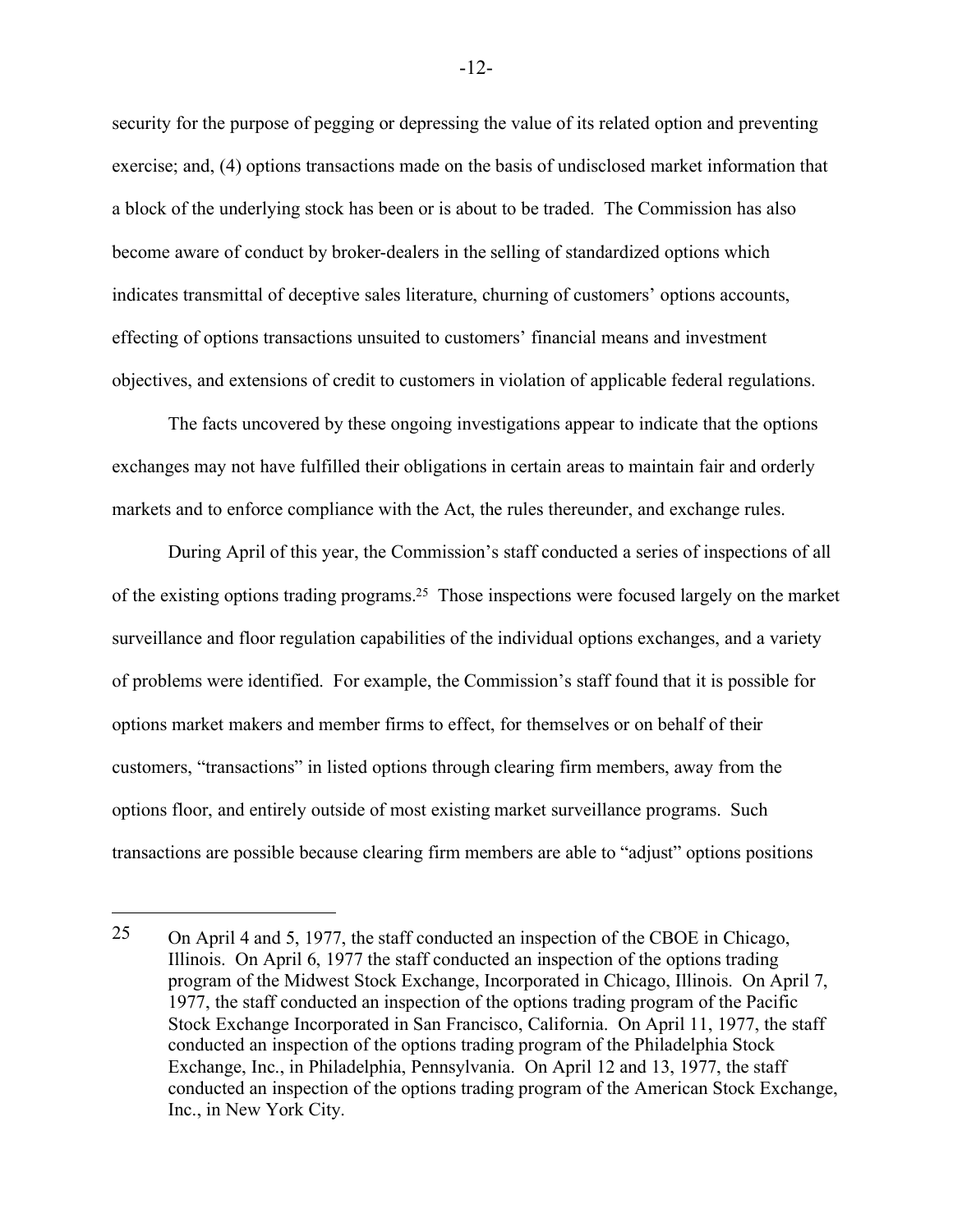directly with the Options Clearing Corporation after individual trades have cleared an exchange's market surveillance system. Under those circumstances, substantial violations of both exchange rules and the Act could be occurring without the knowledge and effective surveillance of either the Commission or the various self-regulatory organizations. Perhaps more importantly, it has become apparent that some surveillance procedures previously instituted by self-regulatory organizations to cure specific regulatory problems can no longer be considered effective, because of the exchanges' inability to relate position adjustments to particular transactions. The Commission's concern in this area is heightened by the fact that during a sample one-week period in April of this year, these so-called "adjusted trades" accounted for between 11.3% and 30.1% of all cleared options trading volume throughout the nation; and moreover, the selfregulatory organizations have not yet taken any effective action to resolve this problem.

A variety of other situations have been uncovered on various exchanges. On one major options exchange, the Commission's staff has found that no adequate surveillance program capable of identifying the members effecting particular options transactions exists, despite several earlier representations to the Commission by that exchange that such a program would quickly be instituted. On some exchanges, apparent misuse of market maker exceptions from the credit limits under Regulation T26 were uncovered. On at least one exchange the staff has also uncovered disturbing discrepancies between reported and cleared trading volume.

The Act requires that exchanges have adequate programs to provide for the maintenance of fair and orderly markets. Unless certain market surveillance and regulatory capabilities in the options markets are improved, however, it does not appear that the Commission will be able to

 $\overline{a}$ 

-13-

<sup>26</sup> 12 C.F.R. §§ 220.1-220.8.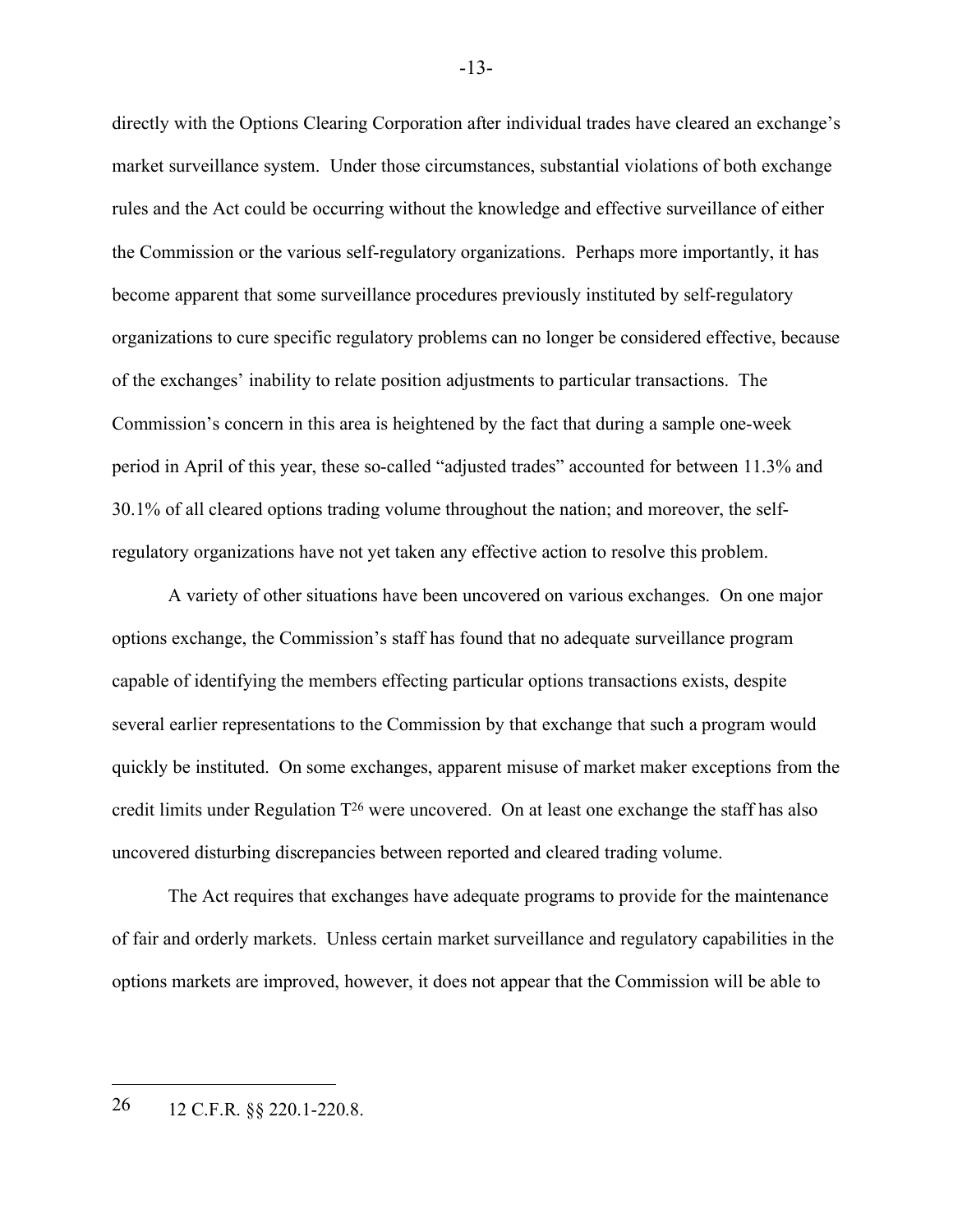insure that, in these markets, the federal securities laws and self-regulatory organization rules are adequately being enforced or that the public interest and investors are being properly protected.

The July request. On the basis of the results of the recent inspections and the facts uncovered by the ongoing investigations, and in view of numerous pending proposals to expand or initiate trading of standardized options, the Commission determined on July 18, 1977,26 to begin a comprehensive review of standardized options generally and also of the operation of each existing pilot options program. At the same time, the Commission requested each options exchange to refrain from initiating trading in any class of options not listed for trading on that exchange on July 15, 1977.<sup>27</sup> The Commission further indicated that, pending its review of options trading and the regulation thereof, proposed rule changes designed to initiate new programs for the trading of options or to expand existing ones would be inconsistent with its general review, and should be deferred. That action was taken so that the Commission could, among other things, more accurately, and in a more orderly fashion, assess the sufficiency of the regulatory programs of the options exchanges and of other self-regulatory organizations for maintaining fair and orderly markets in options and in the securities underlying those options. The Commission stated that its review would reconsider, among other things, (i) the implications

 $\overline{a}$ 

-14-

<sup>26</sup> Securities Exchange Act Release No. 13760 (July 18, 1977), 42 FR 38035 (1977).

<sup>27</sup> Pursuant to Rule 19b-4 under the Act (17 CFR § 240.19b-4), the Commission, at various times, has authorized a certain maximum number of options classes which may be traded on each options exchange respectively. See Securities Exchange Act Release No. 13104 (Dec. 27, 1976). 42 FR 88 (1976), (SR-Amex-76-12); Securities Exchange Act Release No. 12976 (Nov. 22, 1976), 41 FR 51486 (1976), (SR-MSE-76-14); Securities Exchange Act Release No. 12834 (Sept. 27, 1976), 41 FR 44242 (1976), (SR-PSE-76-21); Securities Exchange Act Release No. 12232 (Mar. 18, 1976), 41 FR 12370, 12371 (1976), (SR-CBOE-75-4); Securities Exchange Act Release No. 12043 (Jan. 23, 1977), 41 FR 4376, 4377 (1976), (SR-PSW-75-6). As of July 15, 1977, some of the options exchanges had not listed for trading the maximum number of options classes authorized for those exchanges.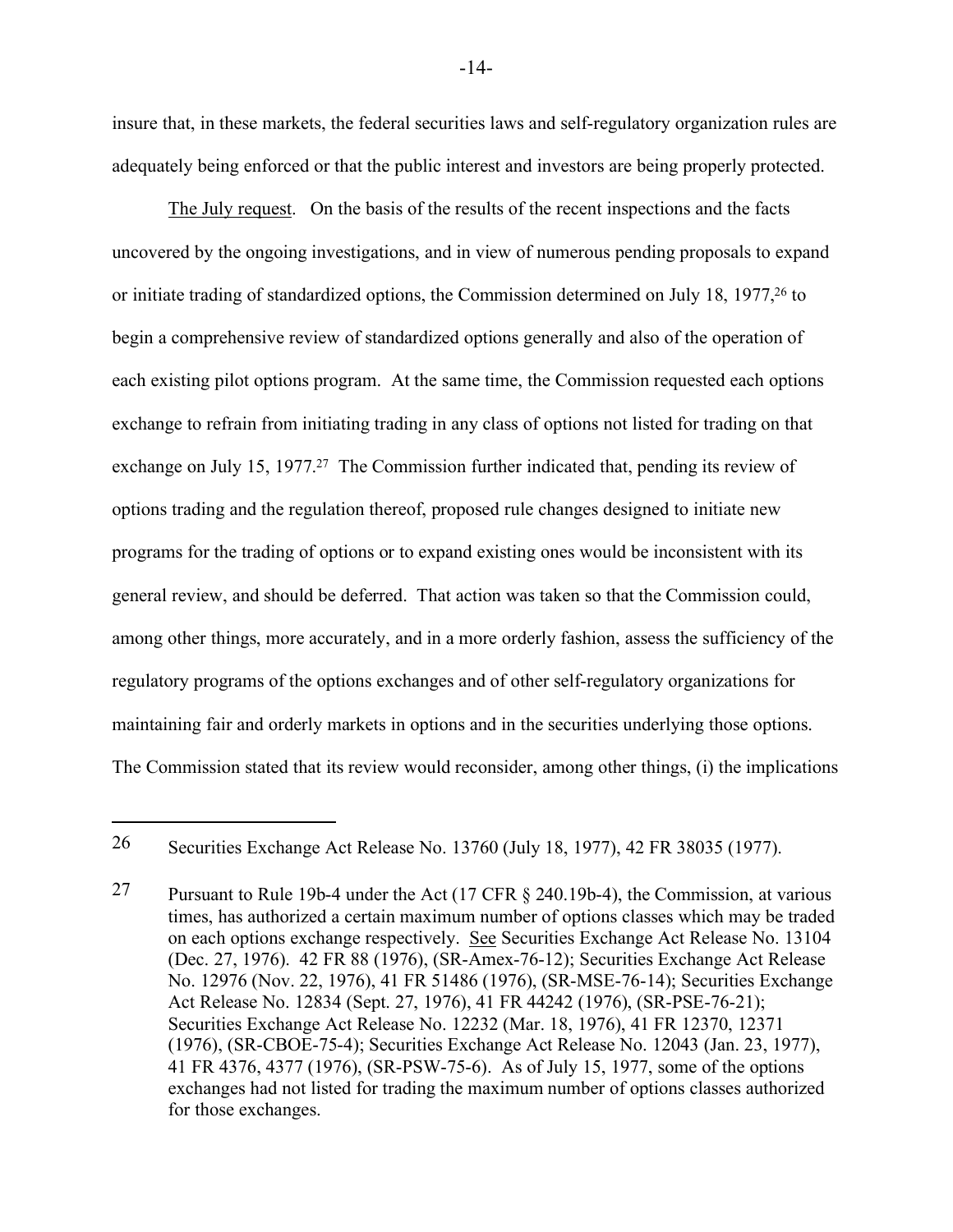and effects of such trading, (ii) whether self-regulatory and Commission oversight programs with respect to those matters have adequately kept pace with the dramatic expansion of standardized options trading, and (iii) whether such programs are adequate for the prevention of fraudulent and manipulative acts and practices and for the maintenance of fair and orderly markets and the protection of investors.

Since making the July 18, 1977 request, the Commission has received further information from its staff as a result of the ongoing investigations in connection with its announced general review of options trading. That information has tended to confirm the Commission's earlier impression concerning the capacity of the options markets to insure that expanded options trading would be adequately surveilled and regulated by the exchanges. The Commission has learned, among other things, that (1) the use of joint accounts by options market makers and others may escape adequate monitoring by present exchange surveillance systems, (2) member firms may be abusing the privilege of delivering exercise instructions to The Options Clearing Corporation for expiring options series after the final opportunity for public customers to do the same, and (3) the occurrence of questionable options selling practices may be more serious than the Commission had earlier anticipated. This information, along with the information previously compiled, leads the Commission to believe that perhaps: (1) manipulative and deceptive practices in the trading and selling of standardized options may be occurring to a greater degree than the Commission had perceived before July 18, 1977; and (2) lapses in surveillance and other regulatory programs by options exchanges to detect and deter such practices are more serious than the Commission had earlier perceived.

-15-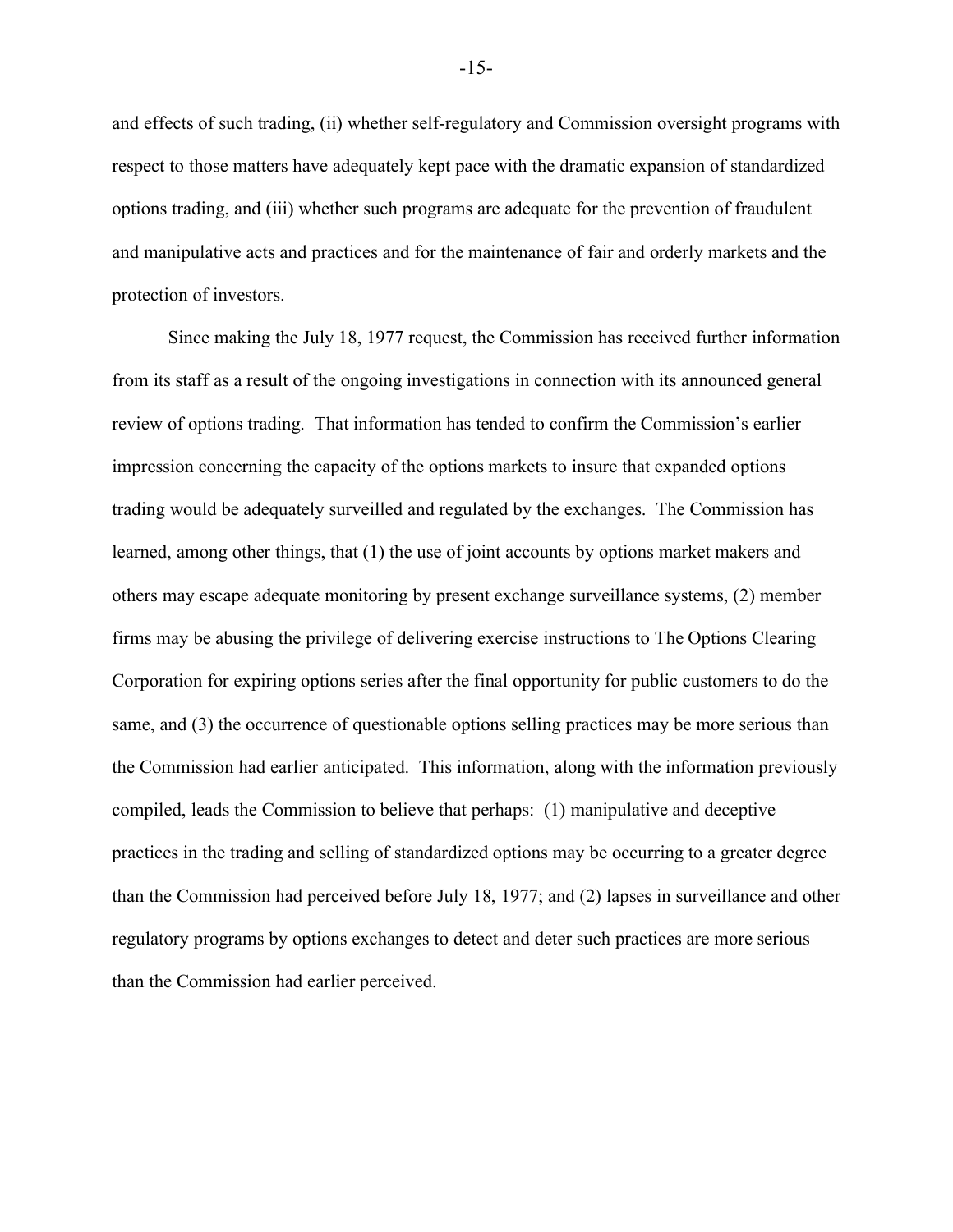### COMMENCEMENT OF INVESTIGATION

In view of the foregoing, the Commission has decided to commence a formal investigation and study of the problems described above with a view to determining whether standardized options trading is occurring in a manner and in an environment which is consistent with fair and orderly markets, the public interest, the protection of investors, and other objectives of the Act, as indicated above.28 Specifically, the Commission believes it must attempt to resolve, among other issues, questions regarding the adequacy of current self-regulatory programs, including:

(1) the ability of self-regulatory organizations to detect price manipulations of options and their underlying securities;

(2) the ability of self-regulatory organizations to reconstruct, quickly and accurately, for each side of each transaction occurring either in an option or in its underlying security, information identifying all parties to the trade, the terms of the trade, the time of execution, and the clearing agencies involved, together with any later adjustments to positions in option accounts maintained at The Options Clearing Corporation, indexed by the particular trades to which such adjustments apply;

(3) the ability of self-regulatory organizations to resolve discrepancies between reported and cleared volume for each option series;

(4) the ability of self-regulatory organizations to prevent errors and abuses in the extension of credit to option market makers pursuant to Regulation T of the Federal Reserve Board;<sup>29</sup>

 $\overline{a}$ 

-16-

<sup>28</sup> See discussion supra at 12-24.

<sup>29</sup> 12 C.F.R. §§ 220.1-220.8.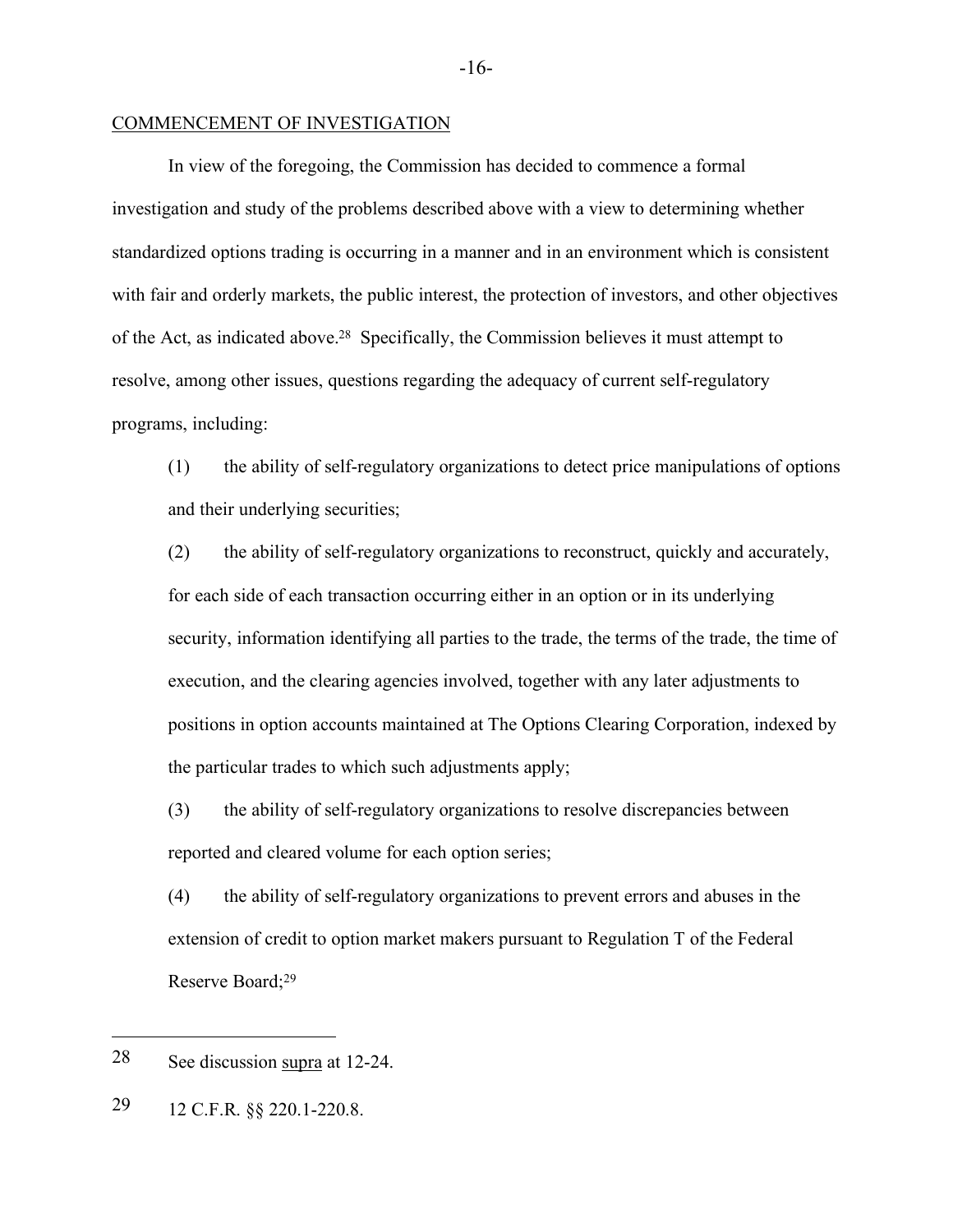(5) the ability of self-regulatory organizations to prevent and detect, at the commencement of trading on two or more options exchanges of the same class of options, trading volume which is created by floor members for the purpose of inducing the purchase or sale of such securities by others;

(6) the ability of self-regulatory organizations to enforce compliance by brokers and dealers with appropriate selling practices regarding standardized options;

(7) the ability of self-regulatory organizations to detect and prevent the misuse of market information in the trading of options, particularly in connection with the imminent or unreported execution of orders in underlying securities; and

(8) the ability of self-regulatory organizations generally to regulate abuses in the options markets in such a manner that the benefits of standardized options trading will outweigh the social and economic costs incurred by those organizations, investors, the options exchanges, and federal regulatory authorities in connection with dealings in such options and in the regulation of possible abusive practices.

To that end, the Commission has today ordered, pursuant to Section 21(a), and other sections, of the Act, that an investigation and study be conducted by its staff with a view to ascertaining what, if any, additional action is necessary and proper to aid in the enforcement of the provisions of the Act and the rules thereunder to protect investors and to insure fair dealing in the trading of standardized options and their underlying securities.30 This investigation and study

<sup>30</sup> Commission order, In the Matter of TEMPORARY RESTRICTION ON THE EXPANSION OF EXISTING OR THE INITIATION OF NEW PILOT PROGRAMS TO TRADE STANDARDIZED OPTIONS.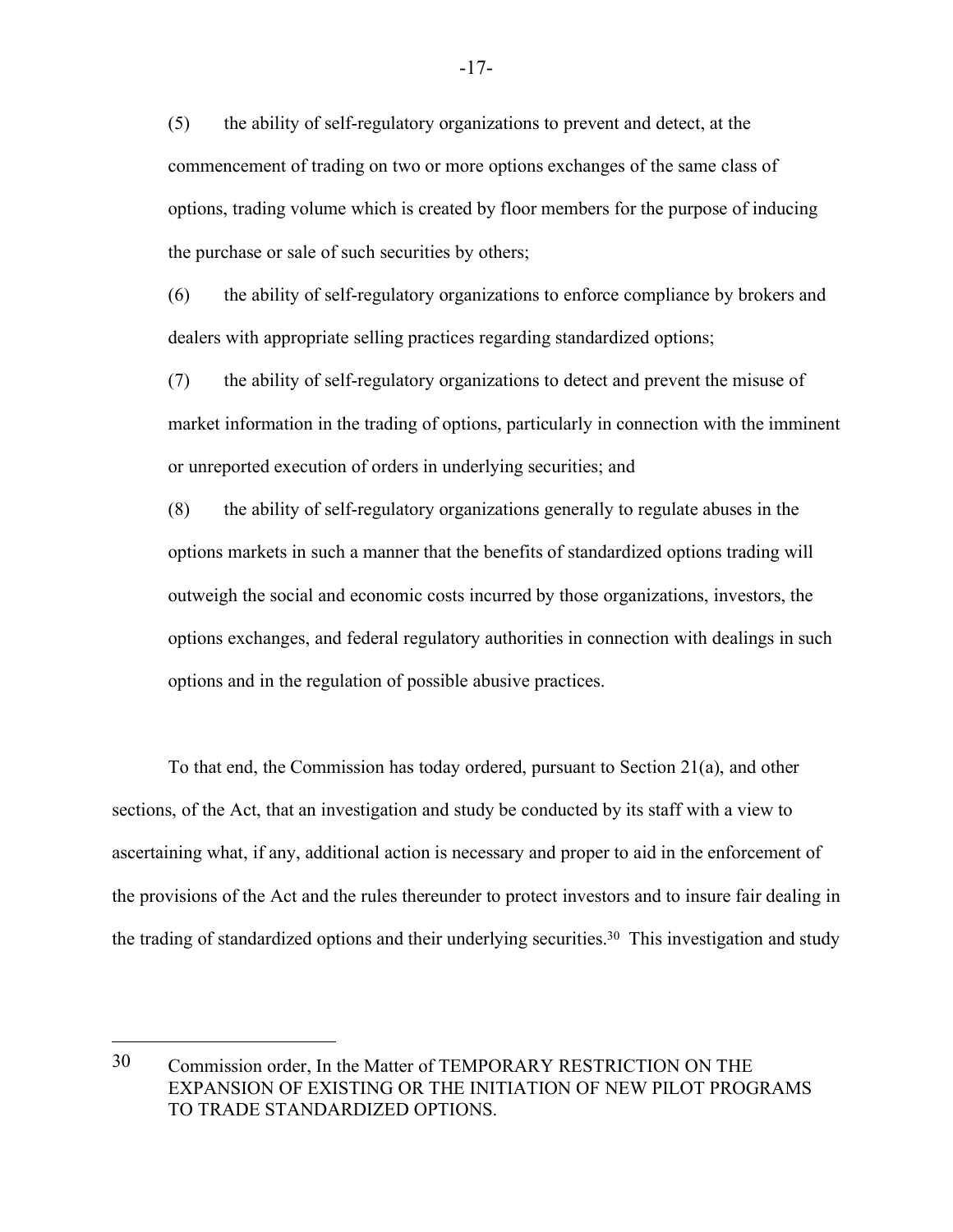will formalize the Commission's general review of all aspects of current standardized options trading and may include public hearings.

## PROPOSED TEMPORARY RULE 9b-1(T)

In view of the commencement of a formal investigation and study of the questions presented above, and the Commission's present inability to make findings under the Act necessary to approve self-regulatory organization rule proposals contemplating expansion of existing pilot options trading programs or the initiation of new programs, the Commission has determined to propose a temporary rule under the Act deferring initiation of any new options trading programs or expansion of any existing ones until a thorough review of the status of the current options markets can be made. The temporary rule, as proposed, would also defer the trading of any class of options not listed for trading on that exchange as of the effective date of the rule.31

The Commission is preparing to take that action so that it may accomplish whatever steps are necessary or appropriate to insure the existence of adequate regulatory safeguards before any new or expanded options trading is permitted. Any further expansion at this time, either by an exchange's listing of additional classes of options, or by approval of a proposed rule change to initiate or expand options trading, in the Commission's view, would appear to be inconsistent with the necessity for determining by an orderly process whether such expansion could pose serious risk of harm to investors and to the securities marketplaces.

In this context, the Commission wishes to emphasize that proposed Temporary Rule 9b-1(T) is intended to preserve the status quo pending the Commission's consideration of the important issues articulated above. It is the Commission's intention to complete its investigation

<sup>31</sup> See generally note 27 supra.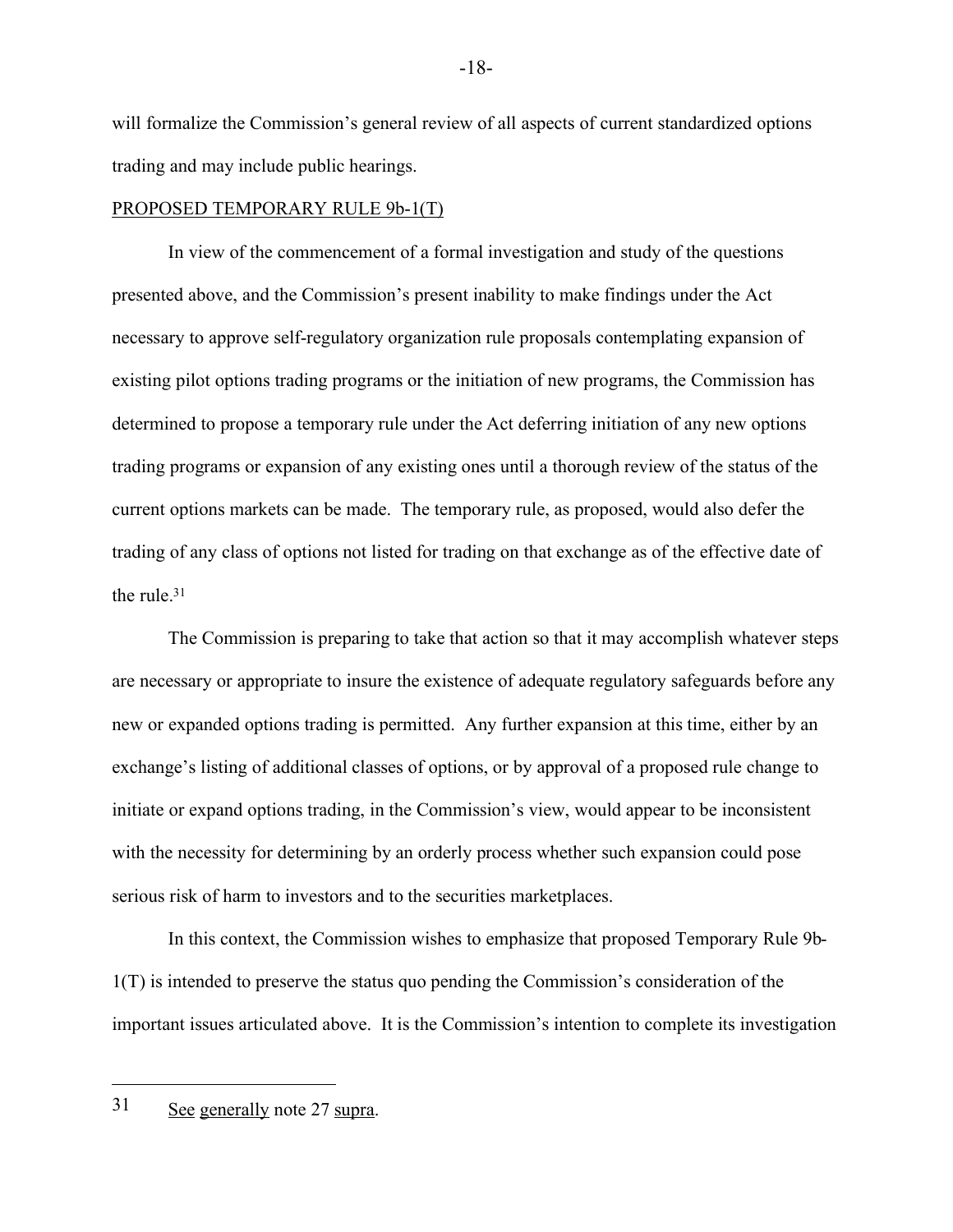and study as expeditiously as possible. To that end, and to facilitate prompt completion of the Commission's investigation and study, the Commission will require, and anticipates receiving, the cooperation of the affected self-regulatory organizations.

## COMMENCEMENT OF DISAPPROVAL PROCEEDINGS

Finally, as a consequence of the foregoing considerations, the Commission has, this day, determined to initiate disapproval proceedings with respect to proposed rule changes by selfregulatory organizations filed pursuant to Section 19(b) of the Act which, if implemented, would expand options trading.<sup>32</sup> This action has been taken because the Commission believes that it does not have at this time an adequate basis under the Act to approve any rule change to expand options trading.

The Securities and Exchange Commission, acting pursuant to the Act, and particularly Sections 2, 3, 6, 9, 10, 11A, 15, 15A, 19(b), 19(c), 19(g), 19(h), 21 and 23 thereof (15 U.S.C. §§ 78b, 78c, 78f, 78i, 78j, 78k-l, 78o, 78o-3, 78s(b), 78s(c), 78s(g), 78s(h), 78u, and 78w), hereby proposes Section 240.9b-1(T) of Title 17 of the Code of Federal Regulations, to be effective, if adopted, as of October 17, 1977.

Proposed Temporary Rule 9b-1(T) simultaneously restricts the expansion of all existing options pilot programs, and temporarily defers the institution of new programs. It presently appears to the Commission that to the extent any burdens on competition are engendered by proposed Temporary Rule 9b-1(T), they are necessary and appropriate to insure investor protection and to protect the public interest, in furtherance of the purposes of the Act.

\*\*\*\*\*

<sup>32</sup> See Securities Exchange Release No. 14057 (October 17, 1977).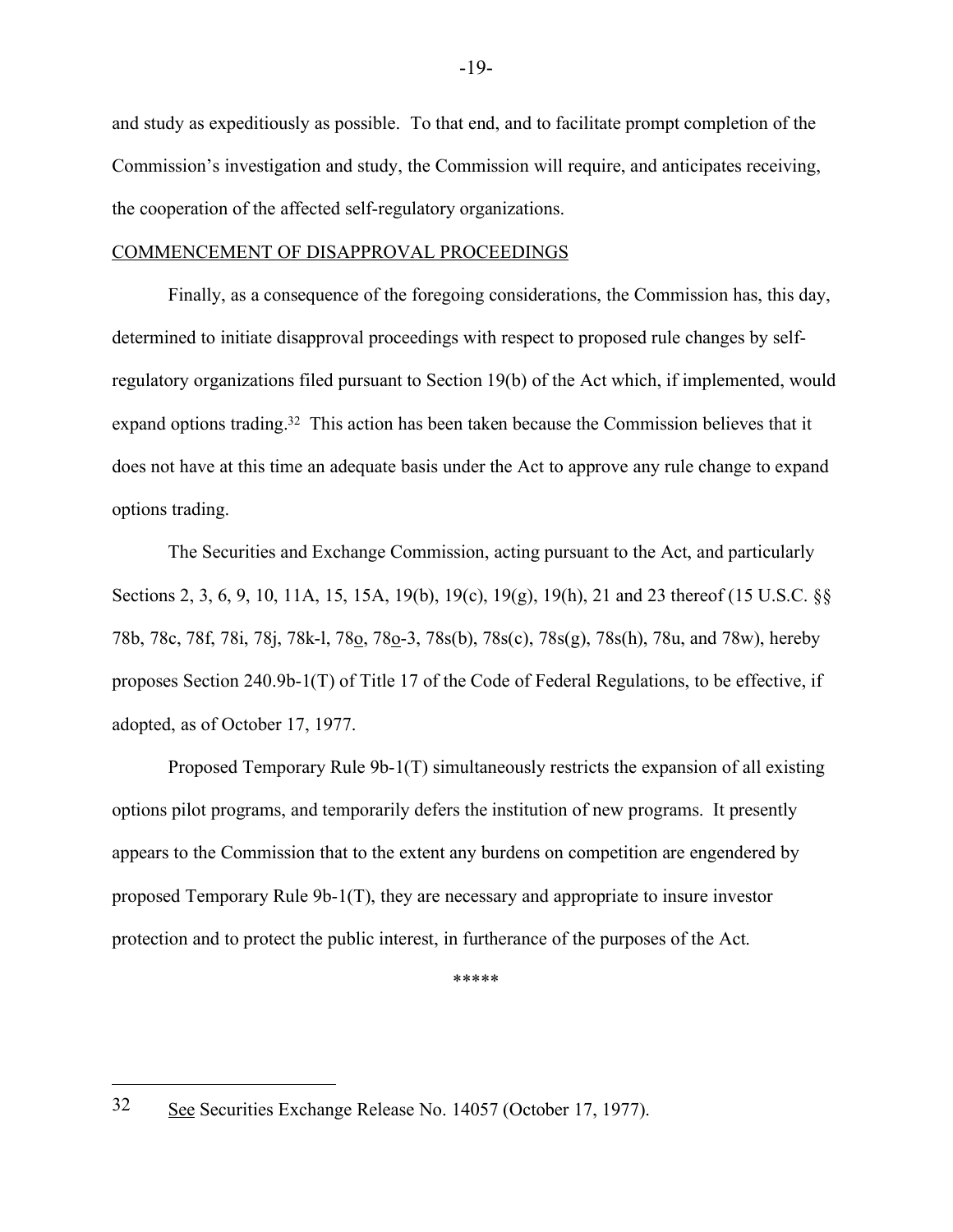The text of proposed Temporary Rule 9b-1(T) is as follows:

§240.9b-1(T) Temporary Restriction on Further Expansion of Pilot Options Programs.

(a) As used in this rule, the term "class of options" means all options of the same type  $(i.e., put or call) covering the same underlying security, and the term "series of options" means$ all options of the same class having the same expiration date and exercise price.

(b) After the third business day following the adoption of this rule, it shall be unlawful for any national securities exchange or registered securities association to permit trading in or quotation of any class of options which was not listed for trading or quotation through the facilities of such exchange, association, or affiliate thereof on October 17, 1977.

(c) It shall be unlawful for any national securities exchange, registered securities association, or registered clearing agency, by the adoption of any rule or by any other means, to permit expansion of existing programs for the trading of standardized options, to alter such programs in any material respect not expressly approved by order of the Commission, or to permit the initiation of any new programs designed to expand the trading of options; provided that (i) an increase in the number of outstanding options contracts of any series, or (ii) the introduction of any new series of options in a class of options already listed for trading on October 17, 1977, under the terms and conditions governing the introduction of such series in effect on such exchange prior to October 17, 1977, shall not be deemed to be an expansion of an existing program.

\*\*\*\*\*

#### REQUEST FOR PUBLIC COMMENT

With regard to the formal investigation and study initiated today, the Commission, as an initial matter, hereby solicits public comment on the issues described above including,

-20-